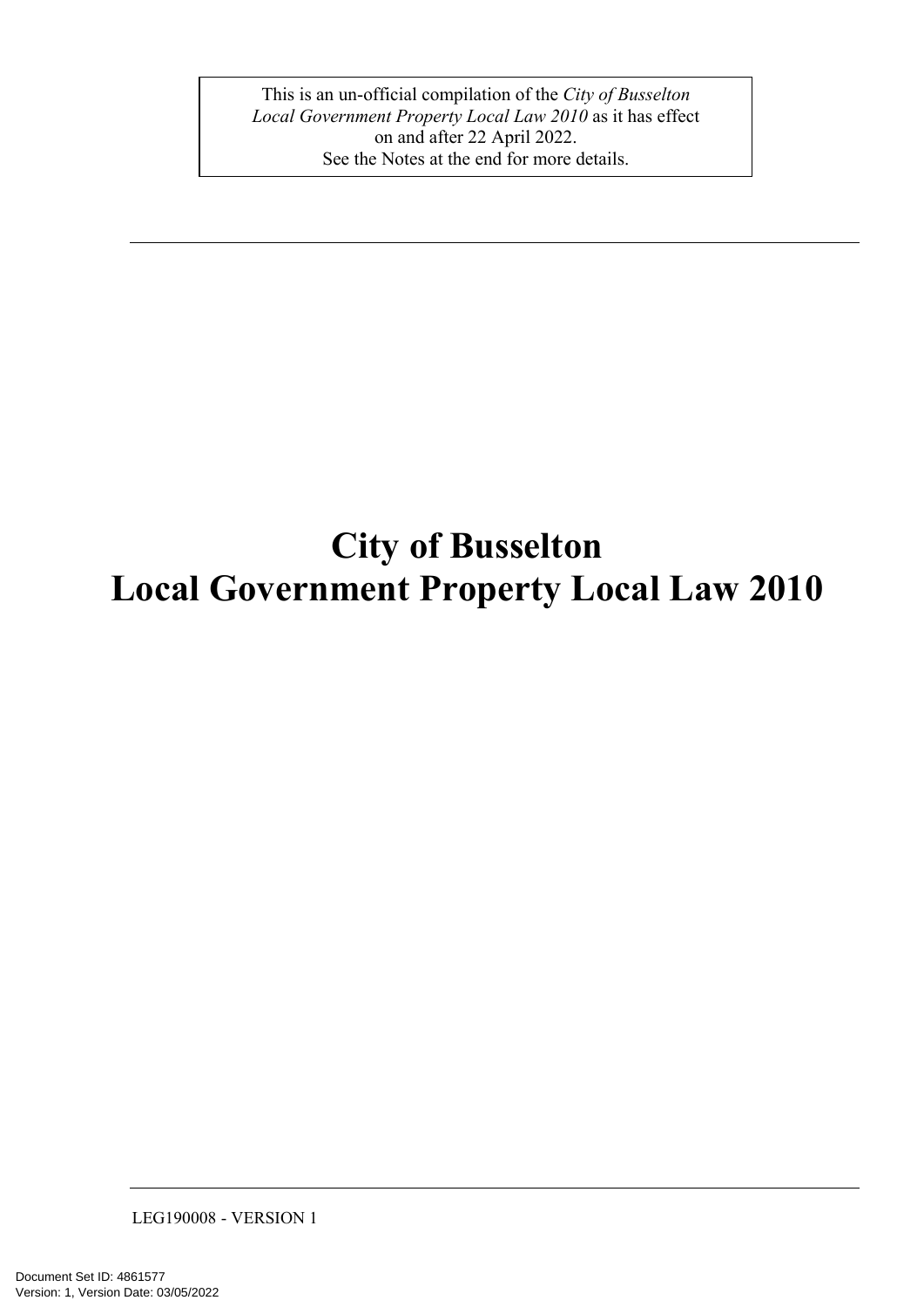### **Local Government Act 1995**

### **City of Busselton**

# **Local Government Property Local Law 2010**

### ARRANGEMENT

|     | <b>Part 1 - Preliminary</b>                                                | $\mathbf{1}$     |
|-----|----------------------------------------------------------------------------|------------------|
| 1.1 |                                                                            |                  |
| 1.2 |                                                                            |                  |
| 1.3 |                                                                            |                  |
| 1.4 |                                                                            |                  |
| 1.5 |                                                                            |                  |
| 1.6 |                                                                            |                  |
| 1.7 |                                                                            |                  |
|     | Part 2 - Determinations in respect of local government property            | $\boldsymbol{4}$ |
| 2.1 |                                                                            |                  |
| 2.2 |                                                                            |                  |
| 2.3 |                                                                            |                  |
| 2.4 |                                                                            |                  |
| 2.5 |                                                                            |                  |
| 2.6 |                                                                            |                  |
| 2.7 |                                                                            |                  |
| 2.8 | Activities which may be prohibited on specified local government property7 |                  |
| 2.9 |                                                                            |                  |
|     | <b>Part 3 - Permits</b>                                                    | 9                |
| 3.1 |                                                                            |                  |
| 3.2 |                                                                            |                  |
| 3.3 |                                                                            |                  |
| 3.4 |                                                                            |                  |

 $\rm i$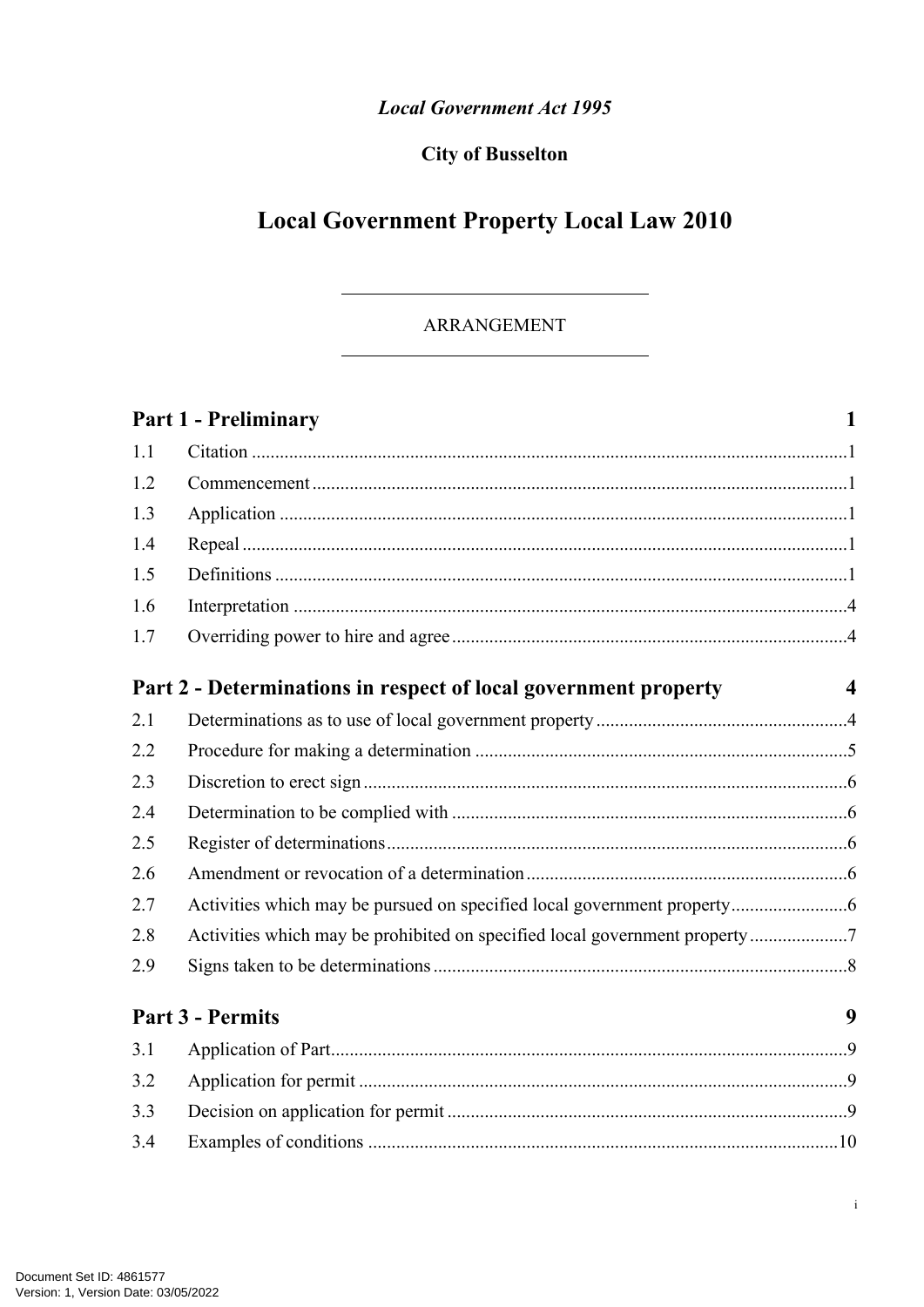| 3.5  |                                                                     |    |
|------|---------------------------------------------------------------------|----|
| 3.6  |                                                                     |    |
| 3.7  |                                                                     |    |
| 3.8  |                                                                     |    |
| 3.9  |                                                                     |    |
| 3.10 |                                                                     |    |
| 3.11 |                                                                     |    |
| 3.12 |                                                                     |    |
| 3.13 |                                                                     |    |
| 3.14 |                                                                     |    |
| 3.15 |                                                                     |    |
| 3.16 |                                                                     |    |
|      | Part 4 - Behaviour on all local government property                 | 15 |
| 4.1  |                                                                     |    |
| 4.2  |                                                                     |    |
| 4.3  |                                                                     |    |
| 4.4  |                                                                     |    |
| 4.5  |                                                                     |    |
| 4.6  |                                                                     |    |
| 4.7  |                                                                     |    |
| 4.8  |                                                                     |    |
| 4.9  |                                                                     |    |
| 4.10 |                                                                     |    |
| 4.11 |                                                                     |    |
|      | Part 5 - Matters relating to particular local government property   | 18 |
| 5.1  |                                                                     |    |
| 5.2  |                                                                     |    |
| 5.3  |                                                                     |    |
| 5.4  |                                                                     |    |
| 5.5  |                                                                     |    |
| 5.6  |                                                                     |    |
| 5.7  | Only specified gender to use entry of toilet block or change room20 |    |
| 5.8  |                                                                     |    |
| 5.9  |                                                                     |    |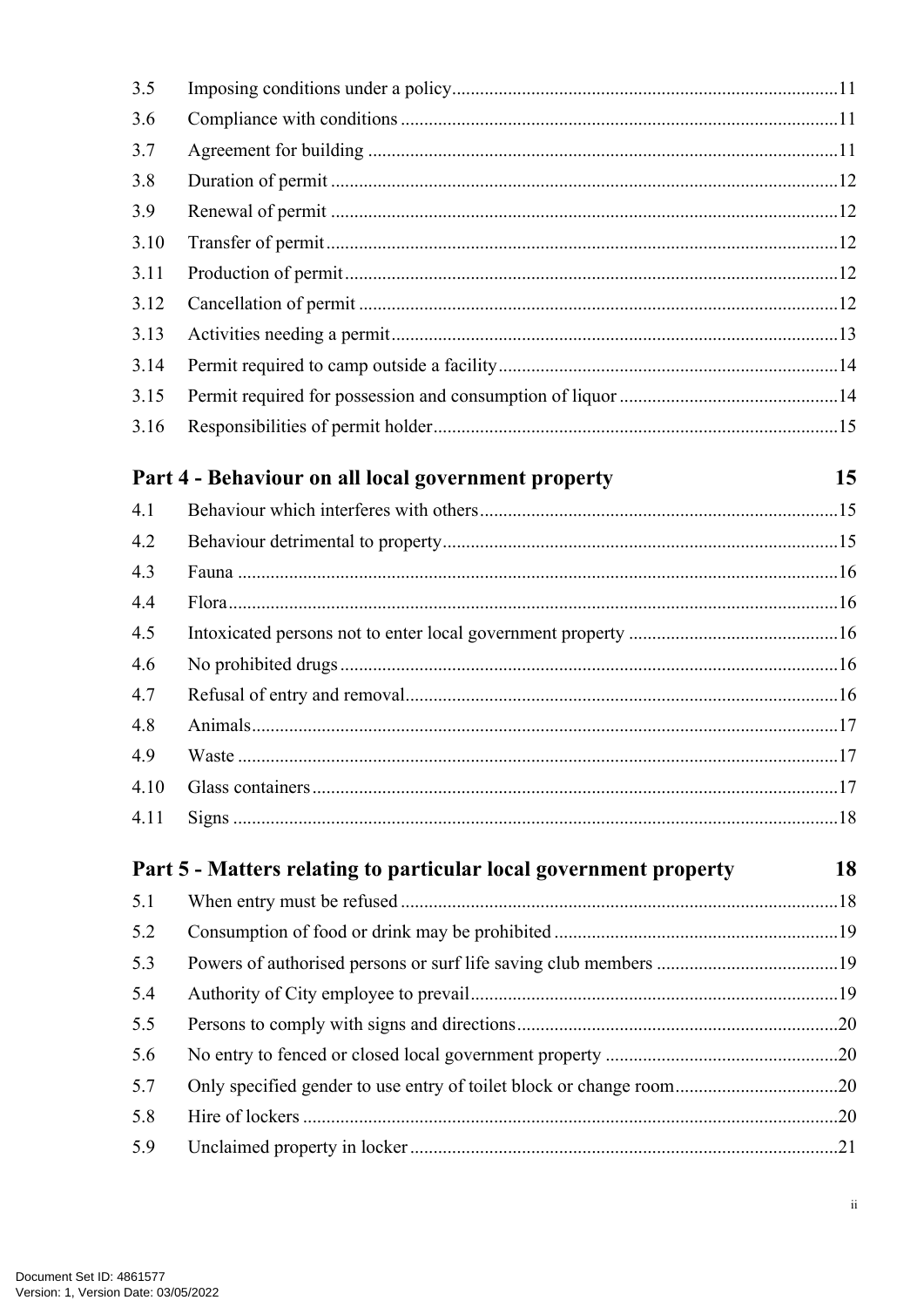| 5.10                                                    |                                         |    |
|---------------------------------------------------------|-----------------------------------------|----|
| Part 6 - Fees for entry on to local government property |                                         |    |
| 6.1                                                     |                                         |    |
|                                                         | <b>Part 7 - Objections and Review</b>   | 22 |
| 7.1                                                     |                                         |    |
|                                                         |                                         |    |
|                                                         | <b>Part 8 - Miscellaneous</b>           | 22 |
| 8.1                                                     |                                         |    |
| 8.2                                                     |                                         |    |
| 8.3                                                     |                                         |    |
| 8.4                                                     |                                         |    |
| 8.5                                                     |                                         |    |
|                                                         | Part 9 - Enforcement                    | 23 |
| 9.1                                                     |                                         |    |
| 9.2                                                     |                                         |    |
| 9.3                                                     |                                         |    |
| 9.4                                                     |                                         |    |
| 9.5                                                     |                                         |    |
| 9.6                                                     |                                         |    |
| 9.7                                                     |                                         |    |
| 9.8                                                     |                                         |    |
| 9.9                                                     |                                         |    |
| 9.10                                                    |                                         |    |
| 9.11                                                    |                                         |    |
|                                                         | <b>Schedule 1 – Prescribed offences</b> | 26 |
| <b>Schedule 2 - Determinations</b><br>27                |                                         |    |
|                                                         |                                         |    |
|                                                         |                                         |    |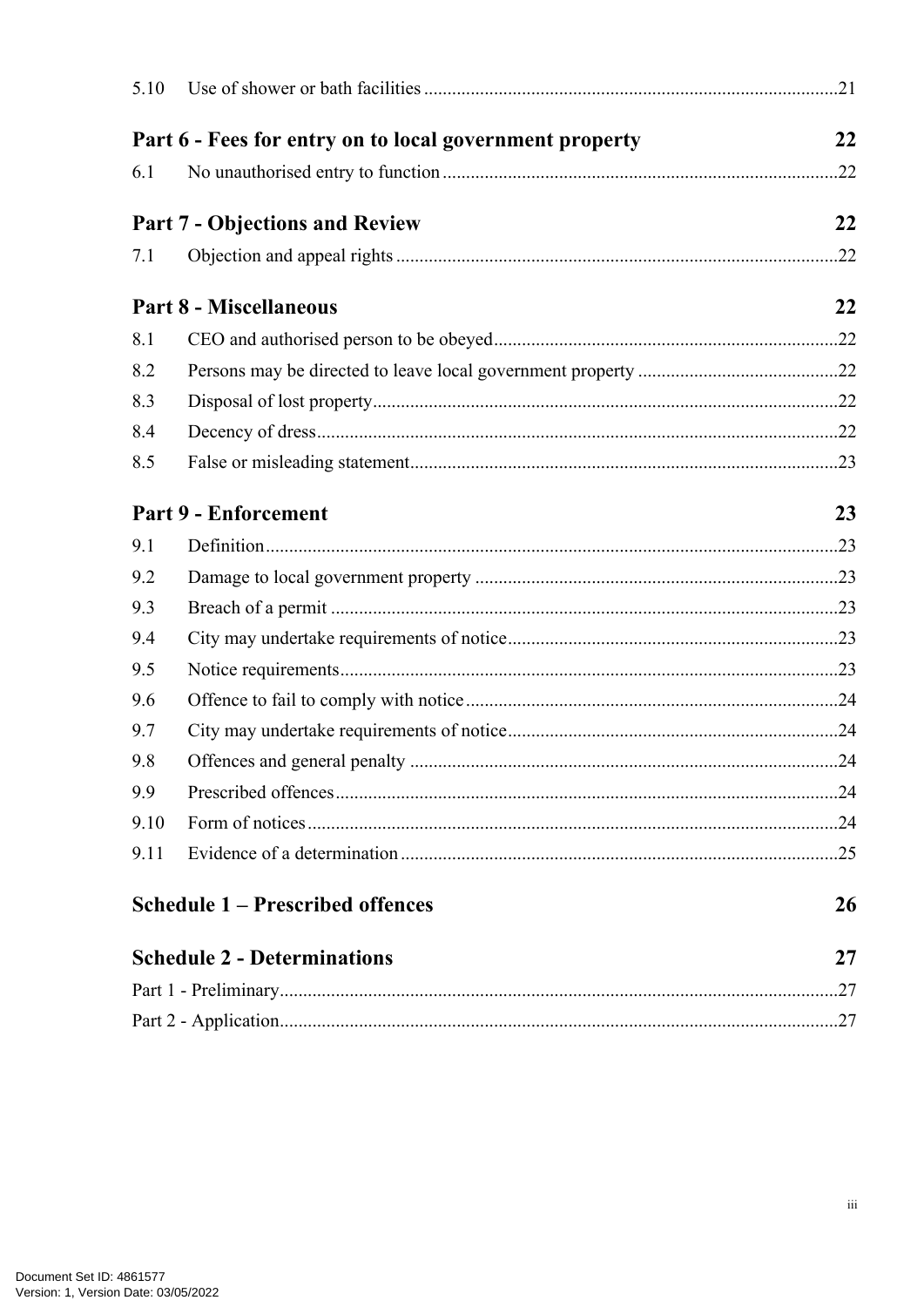#### *Local Government Act 1995*

#### **City of Busselton**

# **Local Government Property Local Law 2010**

Under the powers conferred on it by the *Local Government Act 1995* and under all other powers enabling it, the Council of the Shire of Busselton resolved on 11 February 2010 to make the following local law.

# <span id="page-4-0"></span>**Part 1 - Preliminary**

#### <span id="page-4-1"></span>**1.1 Citation**

This local law may be cited as the *City of Busselton Local Government Property Local Law 2010*.

#### <span id="page-4-2"></span>**1.2 Commencement**

This local law commences on the 14<sup>th</sup> day after the day on which it is published in the *Government Gazette*.

#### <span id="page-4-3"></span>**1.3 Application**

This local law applies –

- (a) throughout the district; and
- (b) along the district's western and northern boundary, from the high water mark at ordinary spring tides, for a distance of 200 metres seawards towards the Indian Ocean, as approved by the Governor under section 3.6 of the Act per notice published in the *Government Gazette,* No. 149, on 18 August 2009, page 3243.

#### <span id="page-4-4"></span>**1.4 Repeal**

The following local laws are repealed-

- (a) *Local Law Relating to Poundage Fees*, published in the *Government Gazette* on 14 April 1939;
- (b) *Local Law Relating to Caravan Parks and Camping Grounds*, published in the *Government Gazette* on 24 December 1975; and
- (c) *Local Law Relating to Reserves and Foreshores*, published in the *Government Gazette* on 17 January 1986 and as amended and published in the Government Gazette on 20 July 1990, 24 December 1993 and 13 May 1994.

#### <span id="page-4-5"></span>**1.5 Definitions**

In this local law -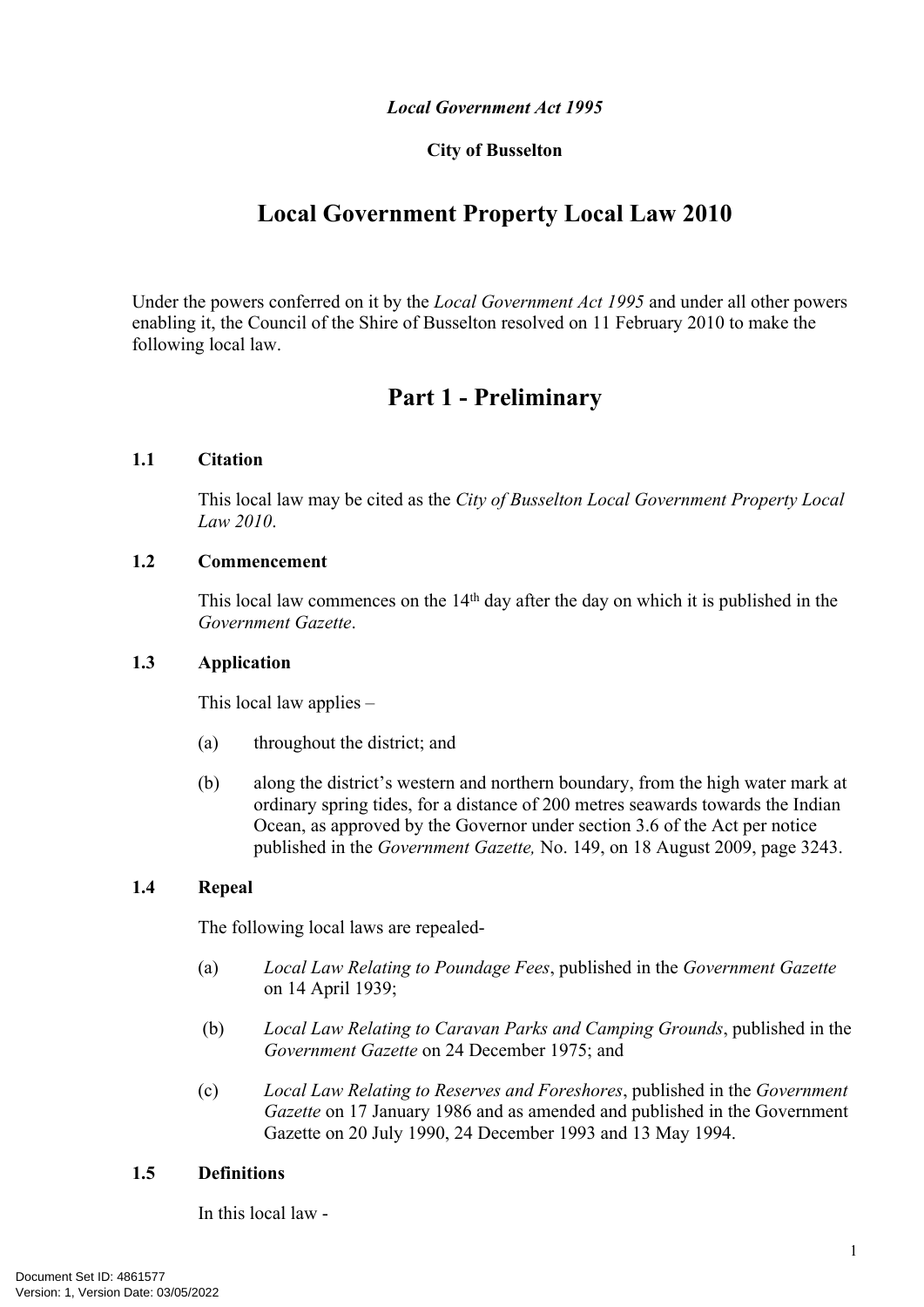**"Act"** means the *Local Government Act 1995;*

**"applicant"** means a person who applies for a permit under clause 3.2;

**"authorised person"** means a person appointed by the City under section 9.10 of the Act to perform any of the functions of an authorised person under this local law;

**"boat"** means any ship, vessel or structure capable of being used in navigation by water, however propelled or moved, and includes a jet ski;

**"building"** means any building which is on local government property and includes a –

- (a) hall or room;
- (b) corridor, stairway or annexe of any hall or room; and
- (c) jetty;

**"CEO"** means the chief executive officer of the City;

**"City"** means the City of Busselton;

**"commencement day"** means the day on which this local law commences under clause [1.2;](#page-4-2)

**"Council"** means the council of the City;

**"date of publication"** means, where local public notice is required to be given of a matter under this local law, the date on which notice of the matter is published in a newspaper circulating generally throughout the district;

**"determination"** means a determination made under clause 2.1;

**"district"** means the district of the City;

**"drone"** means a powered aerial vehicle that does not carry a human operator and is piloted remotely;

**"function"** means an event or activity characterised by all or any of the following –

- (a) formal organisation and preparation;
- (b) its occurrence is generally advertised or notified in writing to particular persons;
- (c) organisation by or on behalf of a club;
- (d) payment of a fee to attend it; and
- (e) systematic recurrence in relation to the day, time and place;

**"indecent exposure"** means the revealing to view of those parts of the body, especially the genitals, which by law and convention should be covered by clothing under the given circumstances;

**"liquor"** has the meaning given to it in section 3 of the *Liquor Control Act 1988*;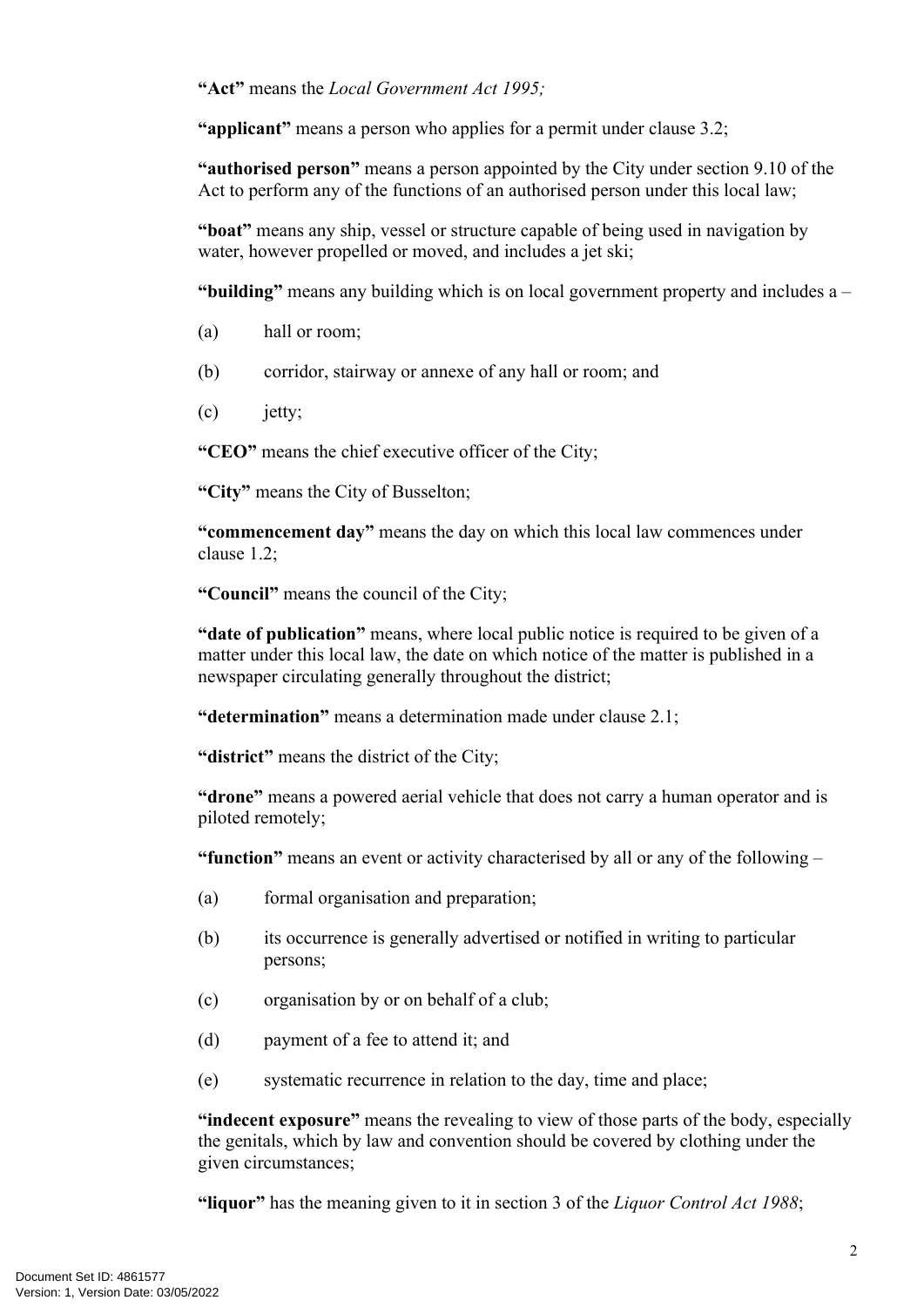**"local government property"** means anything except a thoroughfare –

- (a) which belongs to the City or in which the City has an interest;
- (b) of which the City is the management body under the Land Administration Act 1997; or
- (c) which is an 'otherwise unvested facility' within section 3.53 of the Act.

**"local public notice"** has the same meaning as in section 1.7 of the Act;

**"Manager"** means the person for the time being employed by the City to control and manage a pool area or other facility which is local government property and includes the person's assistant or deputy;

**"permit"** means a permit issued under this local law;

**"permit holder"** means a person who holds a valid permit;

**"person"** does not include the City;

**"pool area"** means any swimming and wading pools and spas and all buildings, structures, fittings, fixtures, machinery, chattels, furniture and equipment forming part of or used in connection with such swimming and wading pools and spas which are local government property;

**"Regulations"** means the *Local Government (Functions and General) Regulations 1996*;

**"sign"** includes a notice, flag, mark, structure or device approved by the CEO or an authorised person on which may be shown words, numbers, expressions or symbols;

**"surf riding equipment"** means any device or toy used to or assist a rider in moving in or across waves or the water surface, and includes surfboard, boogey board, windsurfer, wave ski, canoe, kite surfer, inflatable toy or similar device but not a boat;

**"trading"** means the selling or hiring, or the offering for sale or hire of goods or services, and includes displaying goods for the purpose of –

- (a) offering them for sale or hire;
- (b) inviting offers for their sale or hire;
- (c) soliciting orders for them; or
- (d) carrying out any other transaction in relation to them.

**"Unclaimed Property Register"** means the register kept by an attendant of any unclaimed belongings under Division 4 of Part 5 of this local law;

**"vehicle"** includes –

- (a) every conveyance and every object capable of being propelled or drawn on wheels, tracks or otherwise; and
- (b) an animal being ridden or driven,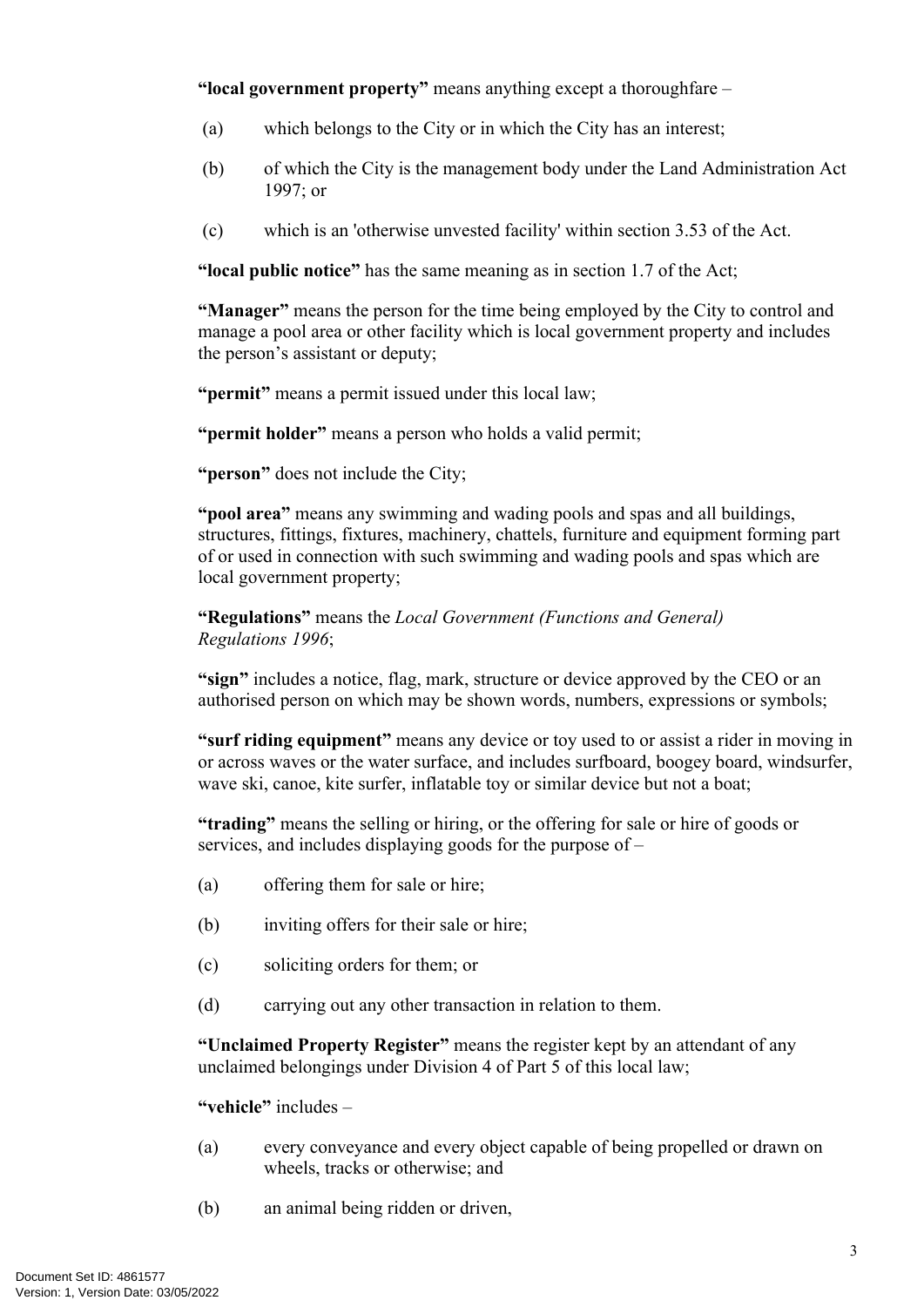but excludes –

- (c) a wheel-chair or any device designed for use, by a physically impaired person on a footpath;
- (d) a pram, a stroller or a similar device; and
- (e) a boat.

**"waste"** includes matter –

- (a) whether liquid, solid, gaseous or radioactive and whether useful or useless, which is discharged into the environment; or
- (b) prescribed by regulations under the *Waste Avoidance and Resource Recovery Act 2007* to be waste.

#### <span id="page-7-0"></span>**1.6 Interpretation**

In this local law a reference to local government property includes a reference to any part of that local government property.

#### <span id="page-7-1"></span>**1.7 Overriding power to hire and agree**

Despite anything to the contrary in this local law, the CEO or an authorised person, on behalf of the City may –

- (a) hire local government property to any person; or
- (b) enter into an agreement with any person regarding the use of any local government property.

### <span id="page-7-2"></span>**Part 2 - Determinations in respect of local government property**

#### *Division 1 - Determinations*

#### <span id="page-7-3"></span>**2.1 Determinations as to use of local government property**

- (1) The Council may make a determination in accordance with clause [2.2](#page-8-0) 
	- (a) setting aside specified local government property for the pursuit of all or any of the activities referred to in clause [2.7;](#page-9-4)
	- (b) prohibiting a person from pursuing all or any of the activities referred to in clause 2.8 on specified local government property;
	- (c) as to the matters in clauses [2.7\(2\)](#page-10-1) and [2.8\(1\)](#page-10-2); and
	- (d) as to any matter ancillary or necessary to give effect to a determination.
- (2) The determinations in Schedule 2
	- (a) are to be taken to have been made in accordance with clause [2.2](#page-8-0);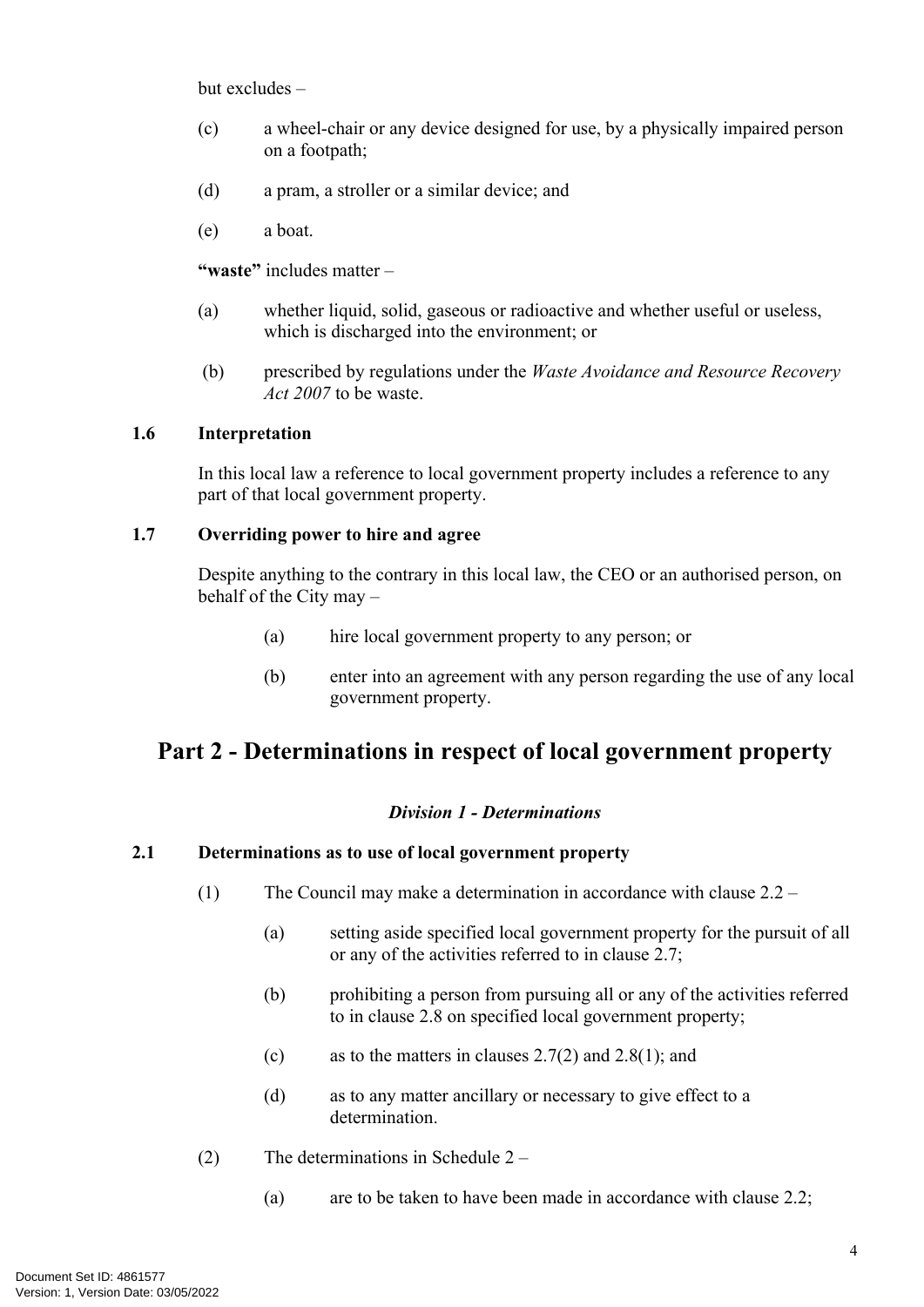- (b) may be amended or revoked in accordance with clause [2.6](#page-9-3); and
- (c) have effect on the commencement day.

#### <span id="page-8-0"></span>**2.2 Procedure for making a determination**

- (1) The CEO or an authorised person is to give local public notice of the Council's intention to make a determination.
- (2) The local public notice referred to in subclause (1) is to state that  $-$ 
	- (a) the Council intends to make a determination, the purpose and effect of which is summarised in the notice;
	- (b) a copy of the proposed determination may be inspected and obtained from the City's offices; and
	- (c) submissions in writing about the proposed determination may be lodged with the CEO within 21 days after the date of publication.
- (3) If no submissions are received in accordance with subclause (2)(c), the Council is to decide –
	- (a) to give local public notice that the proposed determination has effect as a determination on and from the date of publication;
	- (b) to amend the proposed determination, in which case subclause (5) will apply; or
	- (c) not to continue with the proposed determination.
- (4) If submissions are received in accordance with subclause  $(2)(c)$ , the Council
	- (a) is to consider those submissions; and
	- (b) is to decide  $-$ 
		- (i) whether or not to amend the proposed determination; or
		- (ii) not to continue with the proposed determination.
- (5) If the Council decides to amend the proposed determination, it is to give local public notice –
	- (a) of the effect of the amendments; and
	- (b) that the proposed determination has effect as a determination on and from the date of publication.
- (6) If the Council decides not to amend the proposed determination, it is to give local public notice that the proposed determination has effect as a determination on and from the date of publication.
- (7) A proposed determination is to have effect as a determination on and from the date of publication of the local public notice referred to in subclauses (3), (5) and (6).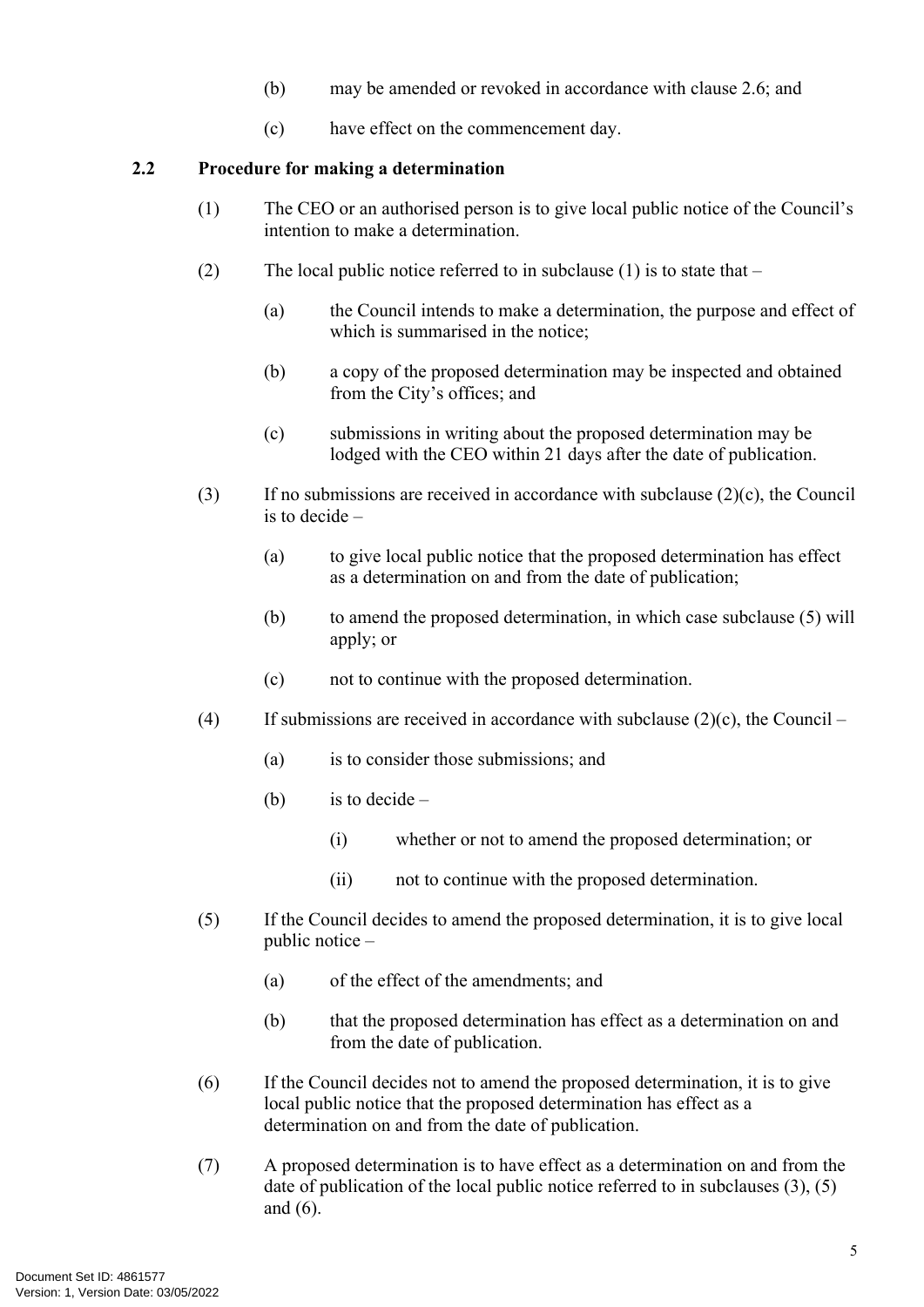(8) A decision under subclause (3) or (4) is not to be delegated by the Council.

#### <span id="page-9-0"></span>**2.3 Discretion to erect sign**

The CEO or an authorised person may erect a sign on local government property to give notice of the effect of a determination which applies to that property.

#### <span id="page-9-1"></span>**2.4 Determination to be complied with**

A person must comply with a determination.

#### <span id="page-9-2"></span>**2.5 Register of determinations**

- (1) The CEO is to keep a register of determinations made under clause 2.1, and of any amendments to or revocations of determinations made under clause 2.6.
- (2) Sections 5.94 and 5.95 of the Act are to apply to the register referred to in subclause (1) and for that purpose the register is to be taken to be information within section  $5.94(u)(i)$  of the Act.

#### <span id="page-9-3"></span>**2.6 Amendment or revocation of a determination**

- (1) The Council may amend or revoke a determination.
- (2) The provisions of clause [2.2](#page-8-0) are to apply to an amendment of a determination as if the amendment were a proposed determination.
- (3) If the Council revokes a determination, the CEO is to give local public notice of the revocation and the determination is to cease to have effect on the date of publication.

#### *Division 2 - Activities which may be pursued or prohibited under a determination*

#### <span id="page-9-4"></span>**2.7 Activities which may be pursued on specified local government property**

- (1) A determination may provide that specified local government property is set aside as an area on which a person may –
	- (a) take, ride or drive a vehicle, or a particular class of vehicle;
	- (b) fly or use a motorised model aeroplane, helicopter, drone or other similarly remotely piloted device;
	- (c) use a children's playground provided that the person is under an age specified in the determination, but the determination is not to apply to a person having the charge of a person under the specified age;
	- (d) launch, beach or leave a boat;
	- (e) take or use a boat, or a particular class of boat;
	- (f) play or practice  $-$ 
		- (i) golf or archery;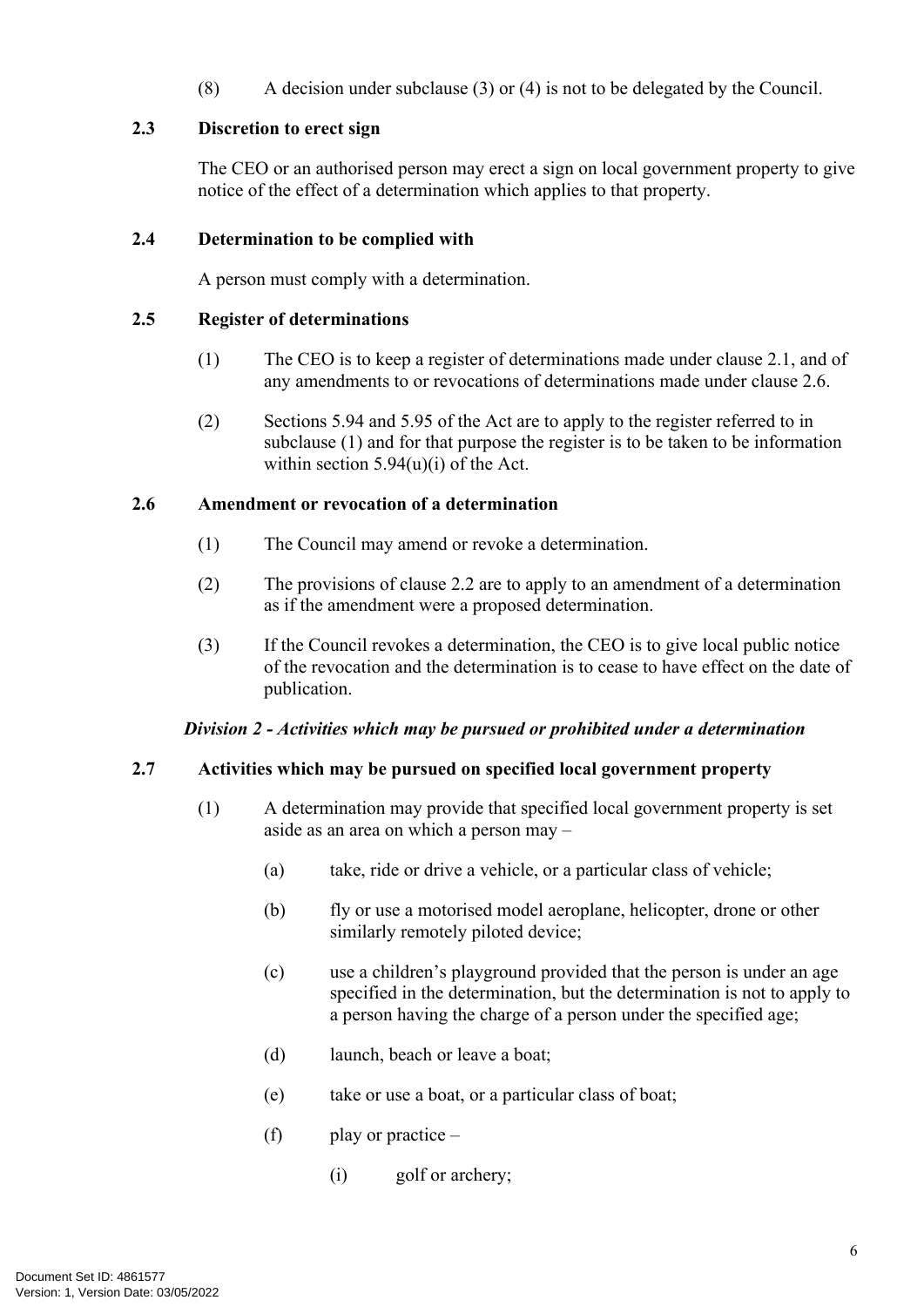- (ii) pistol or rifle shooting, but subject to the compliance of that person with the *Firearms Act 1973*; or
- (iii) a similar activity, specified in the determination, involving the use of a projectile which, in the opinion of the City, may cause injury or damage to a person or property;
- (g) ride a bicycle, a skateboard, rollerblades, a sandboard or a similar device; and
- (h) wear no clothing.
- <span id="page-10-1"></span>(2) A determination may specify the extent to which and the manner in which an activity referred to in subclause (1) may be pursued and in particular –
	- (a) the days and times during which the activity may be pursued;
	- (b) that an activity may be pursued on a class of local government property, specified local government property or all local government property;
	- (c) that an activity is to be taken to be prohibited on all local government property other than that specified in the determination;
	- (d) may limit the activity to a class of vehicles, boats, equipment or things, or may extend it to all vehicles, boats, equipment or things;
	- (e) may specify that the activity can be pursued by a class of persons or all persons; and
	- (f) may distinguish between different classes of the activity.

#### <span id="page-10-0"></span>**2.8 Activities which may be prohibited on specified local government property**

- <span id="page-10-2"></span>(1) A determination may provide that a person is prohibited from pursuing all or any of the following activities on specified local government property—
	- (a) smoking on premises;
	- (b) riding a bicycle, a skateboard, rollerblades, a sandboard or a similar device;
	- (c) taking, riding or driving a vehicle on the property or a particular class of vehicle;
	- (d) riding or driving a vehicle of a particular class or any vehicle above a specified speed;
	- (e) taking or using a boat, or a particular class of boat;
	- (f) the playing or practice of—
		- (i) golf, archery, pistol shooting or rifle shooting; or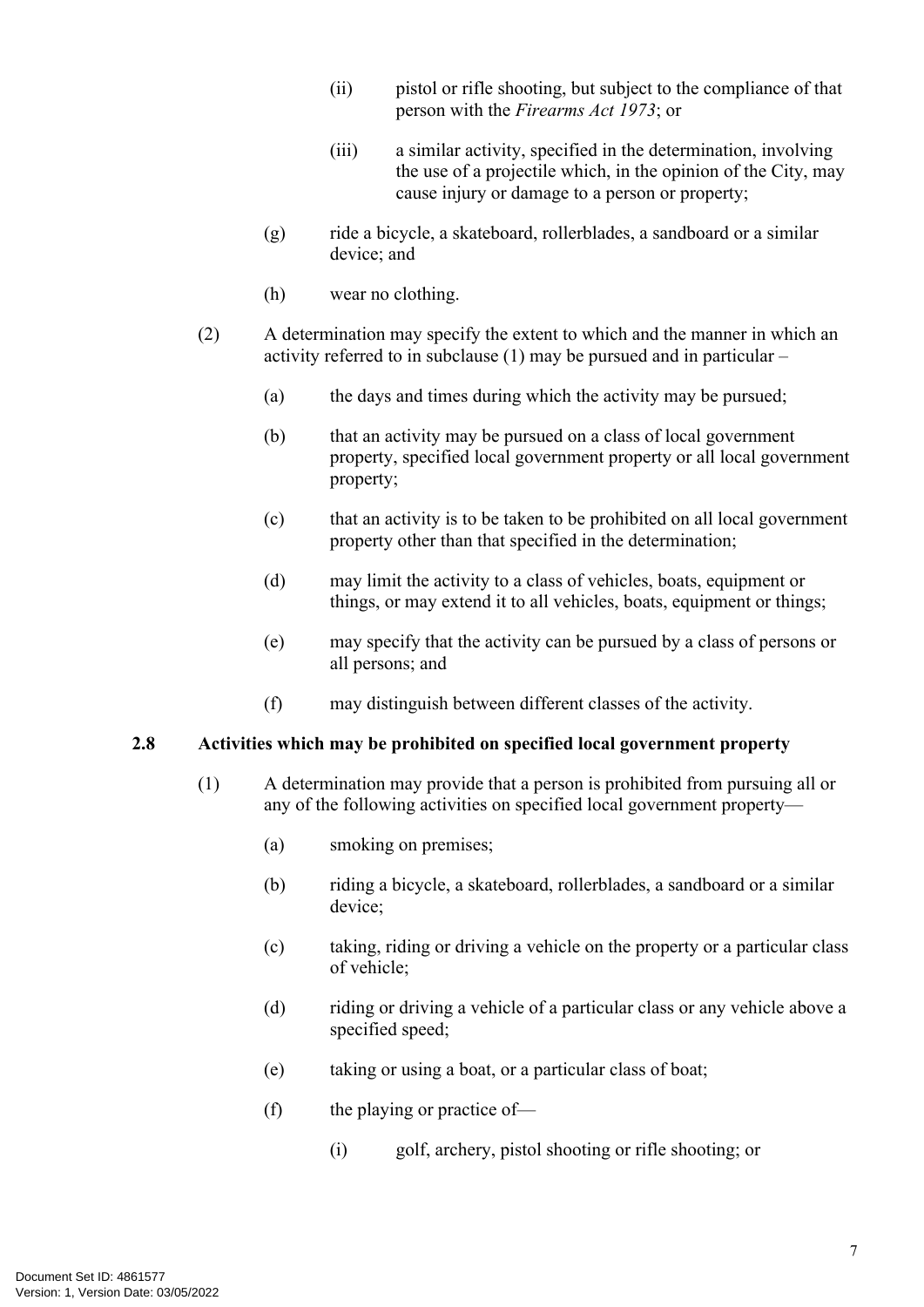- (ii) a similar activity, specified in the determination, involving the use of a projectile which, in the opinion of the City may cause injury or damage to a person or property;
- (g) the playing or practice of any ball game which may cause detriment to the property or any fauna on the property;
- (h) the traversing of sand dunes or land which in the opinion of the City has environmental value warranting such protection, either absolutely or except by paths provided for that purpose; and
- (i) fly or use a motorised model aeroplane, helicopter, drone or other similarly remotely piloted device.
- (2) A determination may specify the extent to which and the manner in which a person is prohibited from pursuing an activity referred to in subclause (1) and, in particular –
	- (a) the days and times during which the activity is prohibited;
	- (b) that an activity is prohibited on a class of local government property, specified local government property or all local government property;
	- (c) that an activity is prohibited in respect of a class of vehicles, boats, equipment or things, or all vehicles, boats, equipment or things;
	- (d) that an activity is prohibited in respect of a class of persons or all persons; and
	- (e) may distinguish between different classes of the activity.
- $(3)$  In this clause –

**"premises"** means a building, stadium or similar structure which is local government property, but not an open space such as a park or a playing field.

#### *Division 3 - Transitional*

#### <span id="page-11-0"></span>**2.9 Signs taken to be determinations**

- (1) Where a sign erected on local government property has been erected under a local law of the City that is repealed by this local law, then it is to be taken to be and have effect as a determination on and from the commencement day, except to the extent that the sign is inconsistent with any provision of this local law or any determination made under clause [2.1.](#page-7-3)
- (2) Clause [2.5](#page-9-2) does not apply to a sign referred to in subclause (1).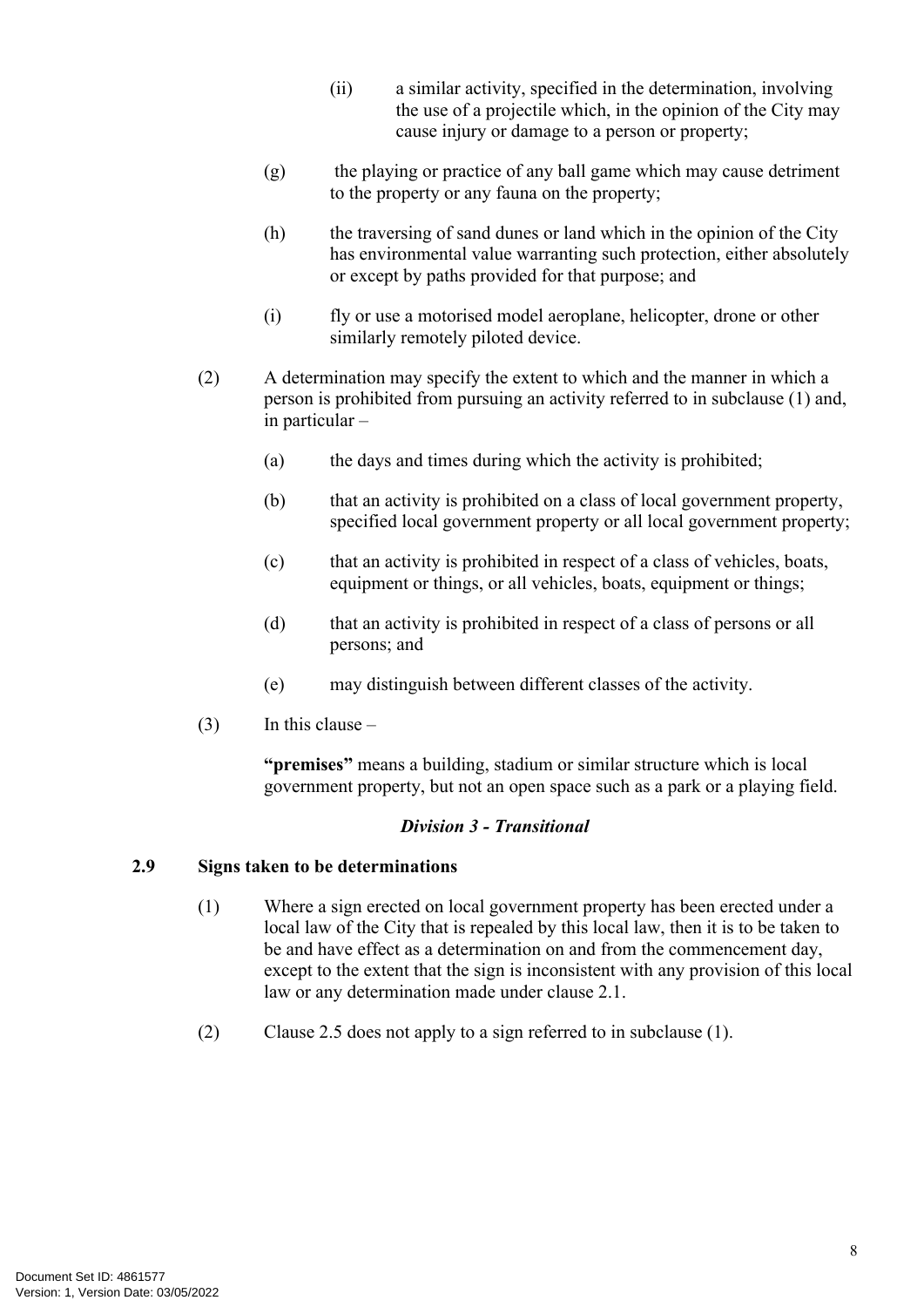# <span id="page-12-0"></span>**Part 3 - Permits**

#### *Division 1 - Preliminary*

#### <span id="page-12-1"></span>**3.1 Application of Part**

This Part does not apply to a person who uses or occupies local government property under a written agreement with the City to do so.

#### *Division 2 - Applying for a permit*

#### <span id="page-12-2"></span>**3.2 Application for permit**

- (1) Where a person is required to obtain a permit under this local law, that person must apply for the permit in accordance with subclause (2).
- (2) An application for a permit under this local law must
	- (a) be in the form determined by the CEO;
	- (b) be signed by the applicant;
	- (c) provide the information required by the form; and
	- (d) be forwarded to the CEO together with any fee imposed by the Council under sections 6.16 to 6.19 of the Act.
- (3) The CEO or an authorised person may require an applicant to provide additional information reasonably related to an application before determining an application for a permit.
- (4) The CEO or an authorised person may require an applicant to give local public notice of the application for a permit.
- (5) The CEO or an authorised person may refuse to consider an application for a permit which is not in accordance with subclause (2) or where the requirements of subclause (3) or (4) have not been satisfied.

#### <span id="page-12-3"></span>**3.3 Decision on application for permit**

- (1) The CEO or an authorised person may
	- (a) approve an application for a permit unconditionally or subject to any conditions; or
	- (b) refuse to approve an application for a permit.
- (2) If the CEO or an authorised person approves an application for a permit, he or she is to issue to the applicant, a permit in the form determined by the Chief Executive Officer.
- (3) If the CEO or an authorised person refuses to approve an application for a permit, he or she is to give written notice of that refusal to the applicant.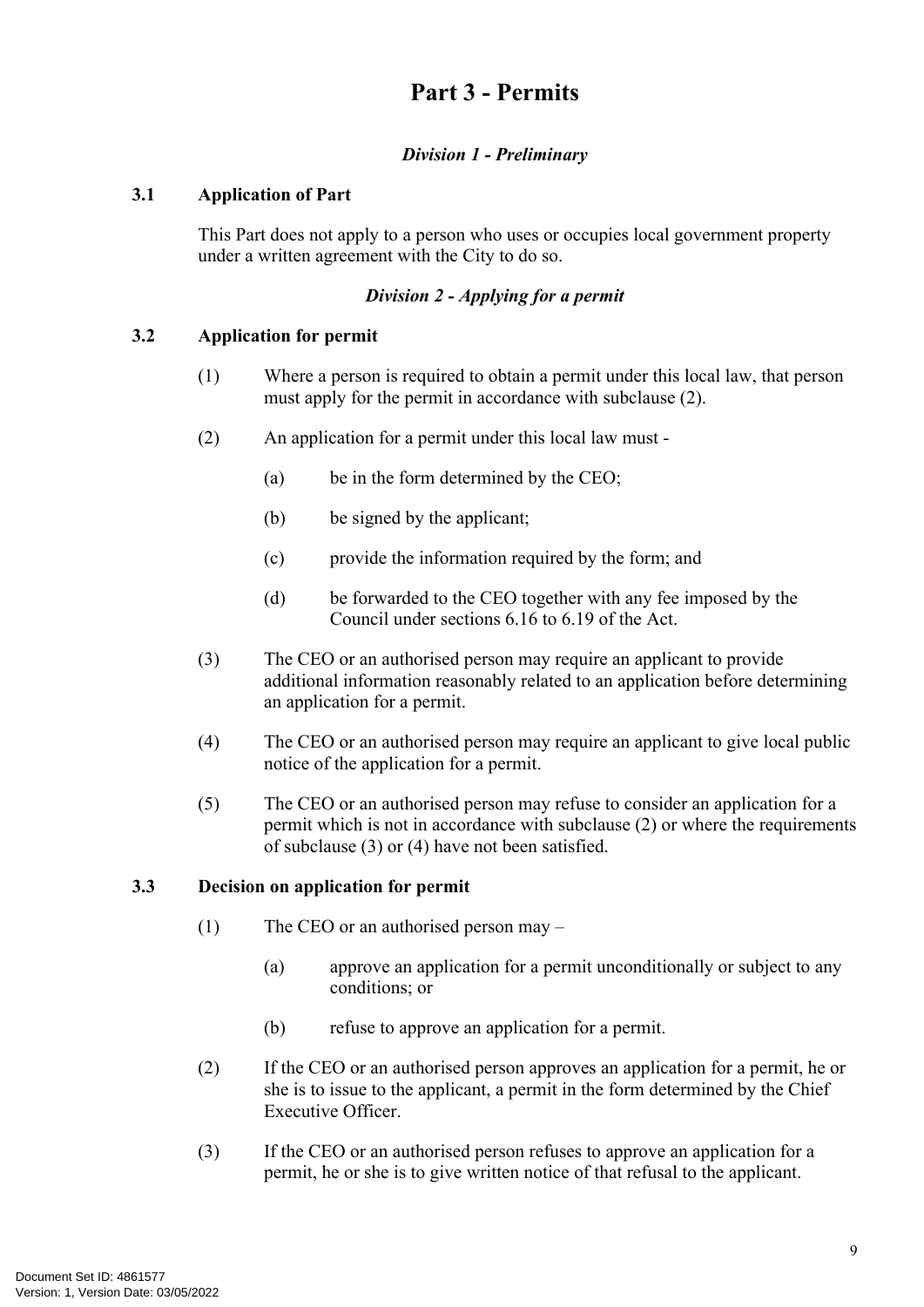(4) The CEO or an authorised person may, at any time, amend a condition of approval and the amended condition takes effect when written notice of it is given to the permit holder.

#### *Division 3 - Conditions*

#### <span id="page-13-0"></span>**3.4 Examples of conditions**

- (1) Examples of the conditions that the CEO or an authorised person may impose on a permit are conditions relating to -
	- (a) the payment of a fee;
	- (b) compliance with a standard or a policy adopted by the City;
	- (c) the duration and commencement of the permit;
	- (d) the commencement of the permit being contingent on the happening of an event;
	- (e) the rectification, remedying or restoration of a situation or circumstance reasonably related to the application;
	- (f) the approval of another application for a permit which may be required by the City under any written law;
	- $(g)$  the area of the district to which the permit applies;
	- (h) where a permit is issued for an activity which will or may cause damage to local government property, the payment of a deposit or bond against such damage; and
	- (i) the obtaining of public risk insurance in an amount and on terms reasonably required by the CEO or an authorised person.
- (2) Examples of the type and content of the conditions on which a permit to hire local government property may be issued include –
	- (a) when fees and charges are to be paid;
	- (b) payment of a bond against possible damage or cleaning expenses or both;
	- (c) restrictions on the erection of material or external decorations;
	- (d) rules about the use of furniture, plant and effects;
	- (e) limitations on the number of persons who may attend any function in or on local government property;
	- (f) the duration of the hire;
	- (g) the right of the CEO or an authorised person to cancel a booking during the course of an annual or seasonal booking, if the CEO or an authorised person sees fit;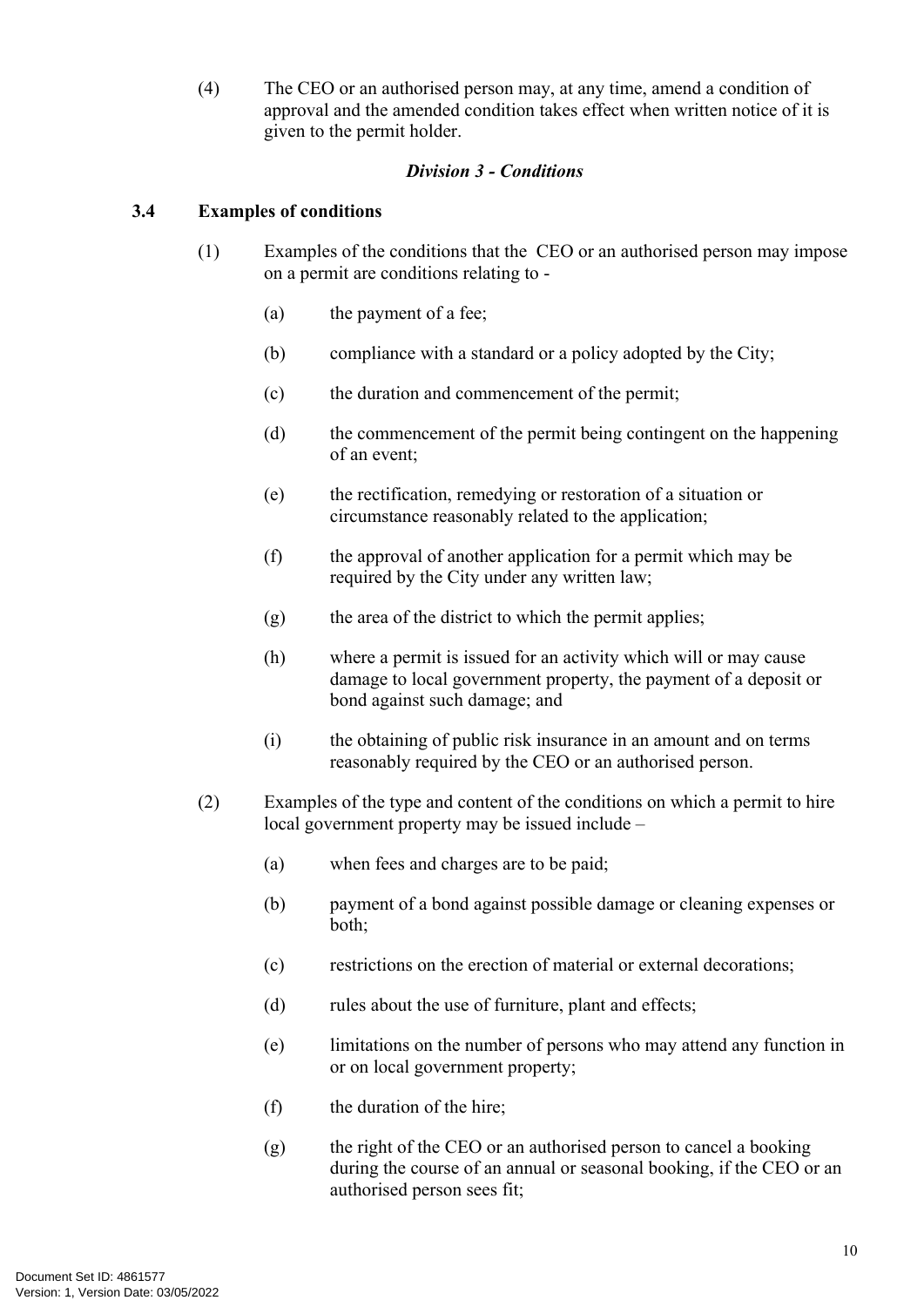- (h) a prohibition on the sale, supply or consumption of liquor unless a liquor licence is first obtained for that purpose under the *Liquor Control Act 1988*;
- (i) whether or not the hire is for the exclusive use of the local government property;
- (j) the obtaining of a policy of insurance in the names of both the CEO or an authorised person and the hirer, indemnifying the CEO or the authorised person in respect of any injury to any person or any damage to any property which may occur in connection with the hire of the local government property by the hirer; and
- (k) the provision of an indemnity from the hirer, indemnifying the City in respect of any injury to any person or any damage to any property which may occur in connection with the hire of the local government property by the hirer.

#### <span id="page-14-0"></span>**3.5 Imposing conditions under a policy**

 $(1)$  In this clause –

**"policy"** means a City policy adopted by the Council under section 2.7 of the Act containing conditions subject to which an application for a permit may be approved under clause 3.3(1)(a).

- (2) Under clause 3.3(1)(a) the CEO or an authorised person may approve an application subject to conditions by reference to a policy.
- (3) The CEO or an authorised person must give to the permit holder a copy of the policy or, at the discretion of the CEO or the authorised person, the part of the policy which is relevant to the application for a permit, with the form of permit referred to in clause 3.3(2).
- (4) An application for a permit is not to be taken to have been approved subject to the conditions contained in a policy until the CEO or an authorised person gives the permit holder a copy of the policy or the part of the policy which is relevant to the application.
- (5) Sections 5.94 and 5.95 of the Act apply to a policy and, for that purpose, a policy is deemed to be information within section 5.94(u)(i) of the Act.

#### <span id="page-14-1"></span>**3.6 Compliance with conditions**

Where an application for a permit has been approved subject to conditions, the permit holder must comply with each of those conditions, as amended.

#### *Division 4 - General*

#### <span id="page-14-2"></span>**3.7 Agreement for building**

Where a person applies for a permit to erect a building on local government property an authorised person, on behalf of the City, may enter into an agreement with the permit holder in respect of the ownership of the materials in the building.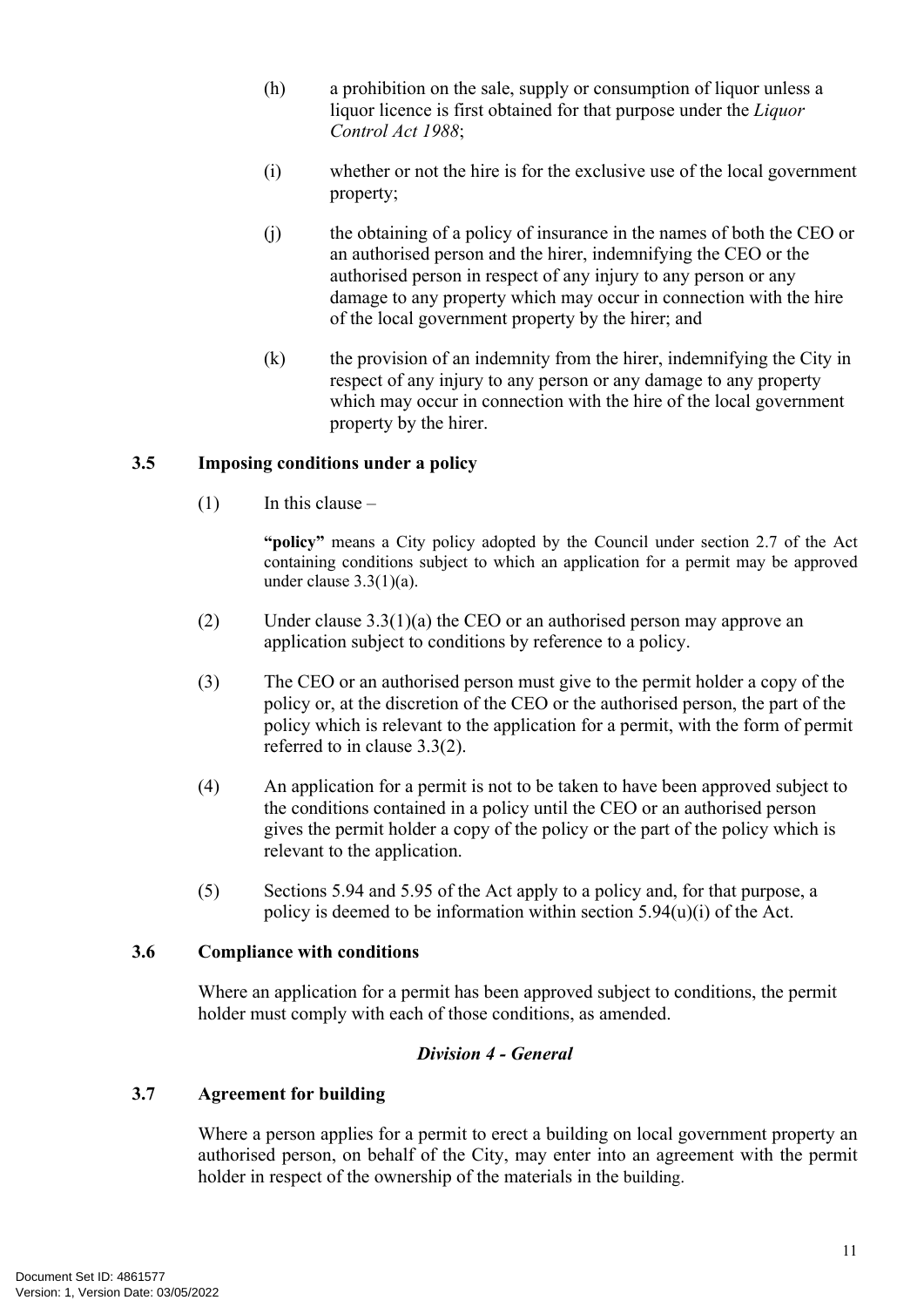#### <span id="page-15-0"></span>**3.8 Duration of permit**

A permit is valid for one year from the date on which it is issued, unless it is –

- (a) otherwise stated in this local law or in the permit; or
- (b) cancelled under clause [3.12](#page-15-4).

#### <span id="page-15-1"></span>**3.9 Renewal of permit**

- (1) A permit holder may apply to the CEO in writing prior to expiry of a permit for the renewal of the permit.
- (2) The provisions of this Part must apply to an application for the renewal of a permit as though it were an application for a permit.

#### <span id="page-15-2"></span>**3.10 Transfer of permit**

- (1) An application for the transfer of a valid permit is
	- (a) to be made in writing;
	- (b) to be signed by the permit holder and the proposed transferee of the permit;
	- (c) to provide such information as the CEO or an authorised person may require to enable the application to be determined; and
	- (d) to be forwarded to the CEO together with any fee imposed by the Council under sections 6.16 to 6.19 of the Act.
- (2) The CEO or an authorised person may approve an application for the transfer of a permit, refuse to approve it or approve it subject to any conditions.
- (3) Where the CEO or an authorised person approves an application for the transfer of a permit, the transfer may be effected by an endorsement on the permit signed by the CEO or the authorised person.
- (4) Where the CEO or an authorised person approves the transfer of a permit, the City is not required to refund any part of any fee paid by the former permit holder.

#### <span id="page-15-3"></span>**3.11 Production of permit**

A permit holder must produce to an authorised person her or his permit immediately upon being required to do so by that authorised person.

#### <span id="page-15-4"></span>**3.12 Cancellation of permit**

- (1) Subject to clause 9.1, a permit may be cancelled by the CEO or an authorised person if the permit holder has not complied with –
	- (a) a condition of the permit;
	- (b) a direction under clause [3.16\(b\);](#page-18-4) or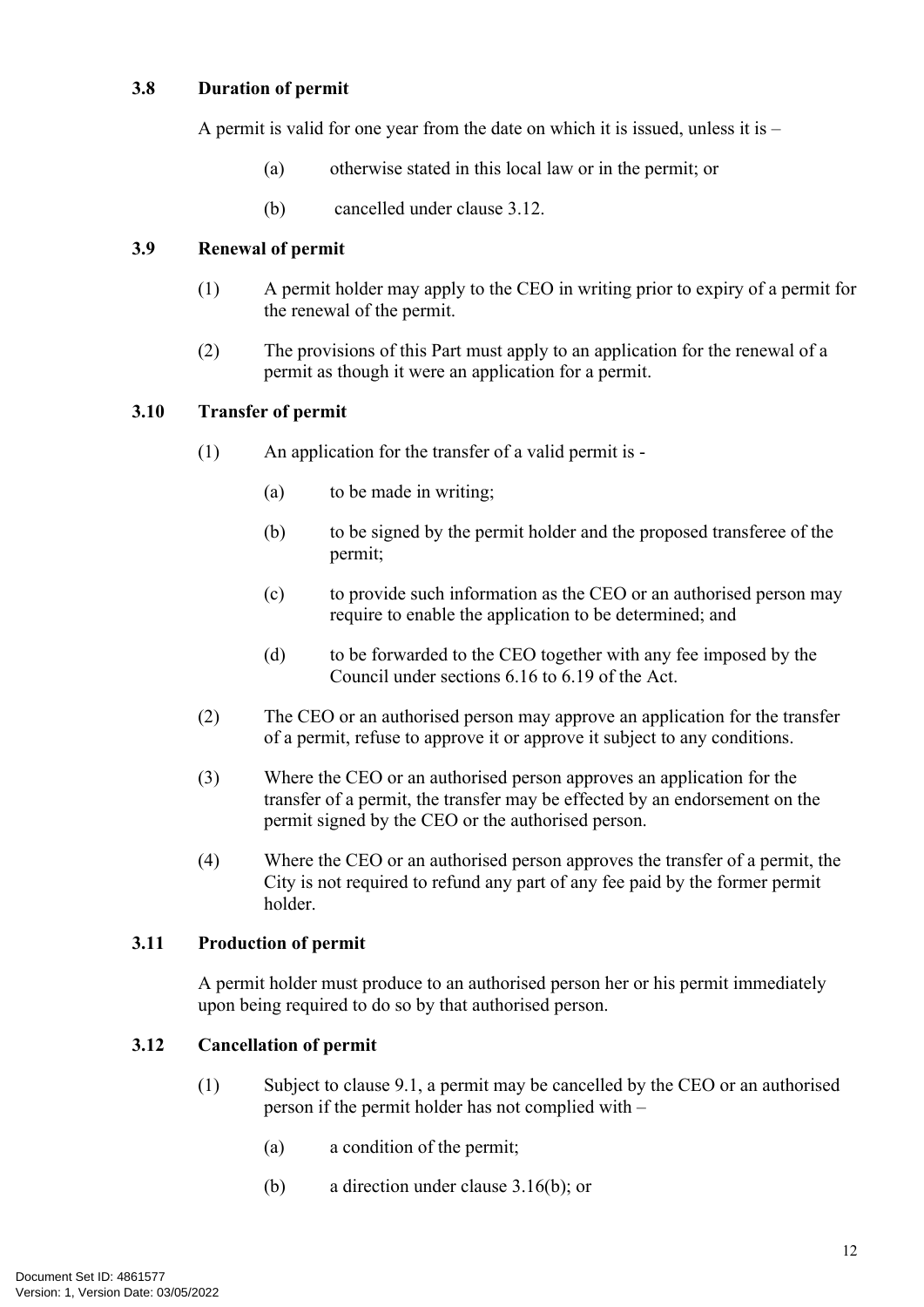- (c) a determination, or a provision of any written law, which may relate to the activity regulated by the permit.
- (2) On the cancellation of a permit, the permit holder
	- (a) must return the permit as soon as practicable to the CEO; and
	- (b) is to be taken to have forfeited any fees paid in respect of the permit.

#### *Division 5 - When a permit is required*

#### <span id="page-16-0"></span>**3.13 Activities needing a permit**

- <span id="page-16-1"></span>(1) A person must not without a permit –
	- (a) subject to subclause (3), hire local government property;
	- (b) advertise anything by any means on local government property;
	- (c) erect, on local government property, a structure for public amusement or for any performance, whether for gain or otherwise;
	- (d) teach, coach or train, for profit, any person on a beach, reserve, in a pool area or in an indoor recreation facility which is local government property;
	- (e) carry on any trading on local government property unless the trading is conducted -
		- (i) with the consent of a person who holds a permit to conduct a function, and where the trading is carried on in accordance with the permit; or
		- (ii) by a person who has a licence or permit to carry on trading on local government property under any written law;
	- (f) unless an employee of the City in the course of her or his duties or on an area set aside for that purpose -
		- (i) drive or ride or take any vehicle on to local government property; or
		- (ii) park or stop any vehicle on local government property;
	- (g) conduct a function on local government property ;
	- (h) charge any person for entry to local government property, unless the charge is for entry to land or a building hired by a voluntary non-profit organisation;
	- (i) light a fire on local government property except in a facility provided for that purpose;
	- (j) parachute, hang glide, abseil or base jump from or on to local government property;
	- (k) erect a building or a refuelling site on local government property;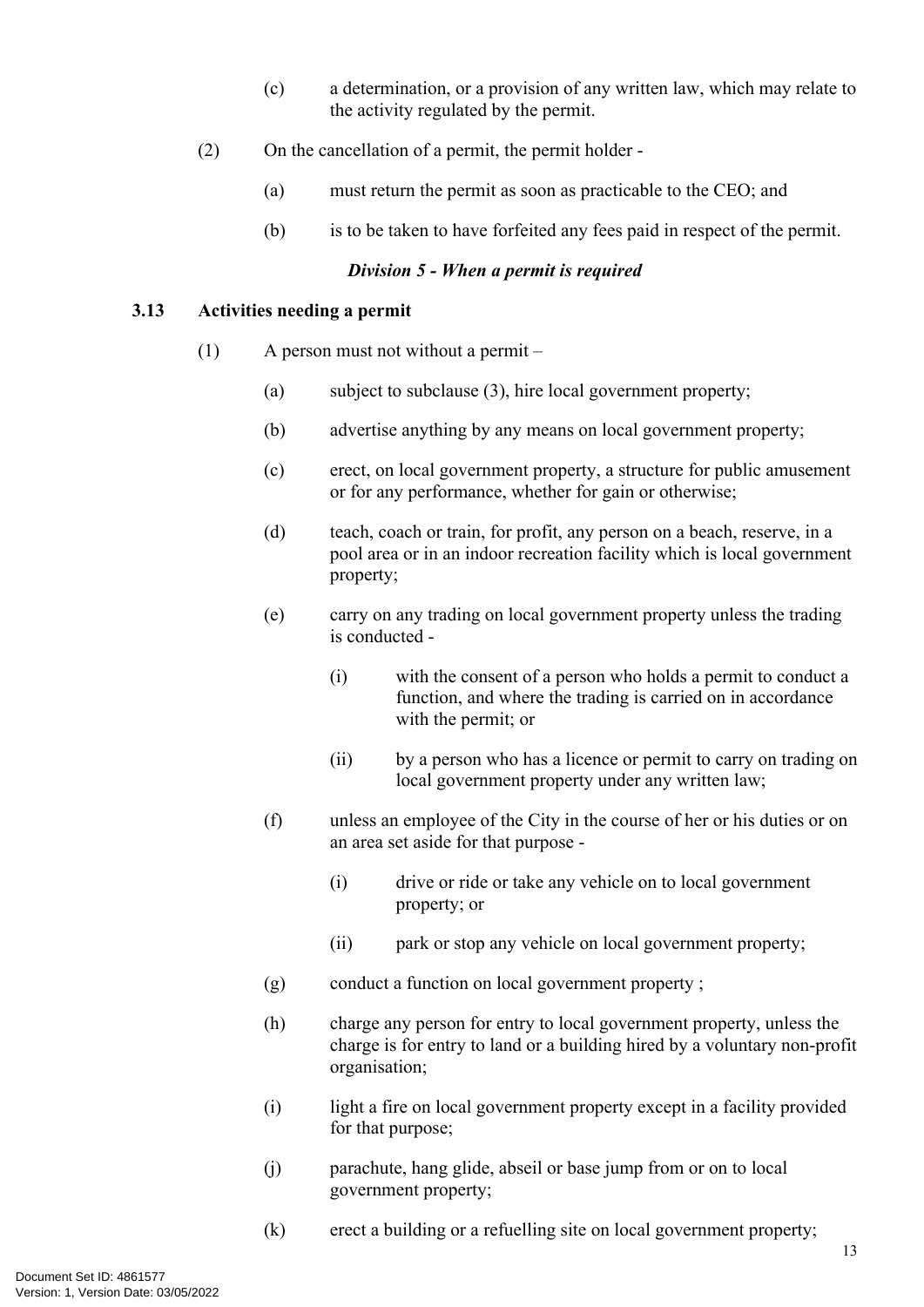- (l) make any excavation on or erect or remove any fence on local government property;
- (m) erect or install any structure above or below ground, which is local government property, for the purpose of supplying any water, power, sewer, communication, television or similar service to a person;
- (n) depasture any horse, sheep, cattle, goat, camel, ass or mule on local government property;
- (o) conduct or take part in any gambling game or contest or bet, or offer to bet, publicly, or
- (p) erect, install, operate or use any broadcasting, public address system, loudspeaker or other device for the amplification of sound on local government property.
- (2) The CEO or an authorised person may exempt a person from compliance with subclause (1) on the application of that person.
- (3) The CEO or an authorised person may exempt specified local government property or a class of local government property from the application of subclause (1)(a).

#### <span id="page-17-0"></span>**3.14 Permit required to camp outside a facility**

 $(1)$  In this clause –

**"facility"** has the meaning given to it in section 5(1) of the *Caravan Parks and Camping Grounds Act 1995*.

- (2) This clause does not apply to a facility operated by the City.
- <span id="page-17-2"></span>(3) A person must not without a permit -
	- (a) camp on, lodge at or occupy any structure at night for the purpose of sleeping on local government property; or
	- (b) erect any tent, camp, hut or similar structure on local government property other than a beach shade or windbreak erected for use during the hours of daylight and which is dismantled during those hours on the same day.
- (4) The maximum period for which the CEO or an authorised person may approve an application for a permit in respect of paragraph (a) or (b) of subclause (3) is that provided in regulation 11(2)(a) of the *Caravan Parks and Camping Grounds Regulations 1997*.

#### <span id="page-17-1"></span>**3.15 Permit required for possession and consumption of liquor**

- <span id="page-17-3"></span>(1) A person must not, on local government property, consume any liquor or have in her or his possession or under her or his control any liquor, unless –
	- (a) that is permitted under the *Liquor Control Act 1988*; and
	- (b) a permit has been obtained for that purpose.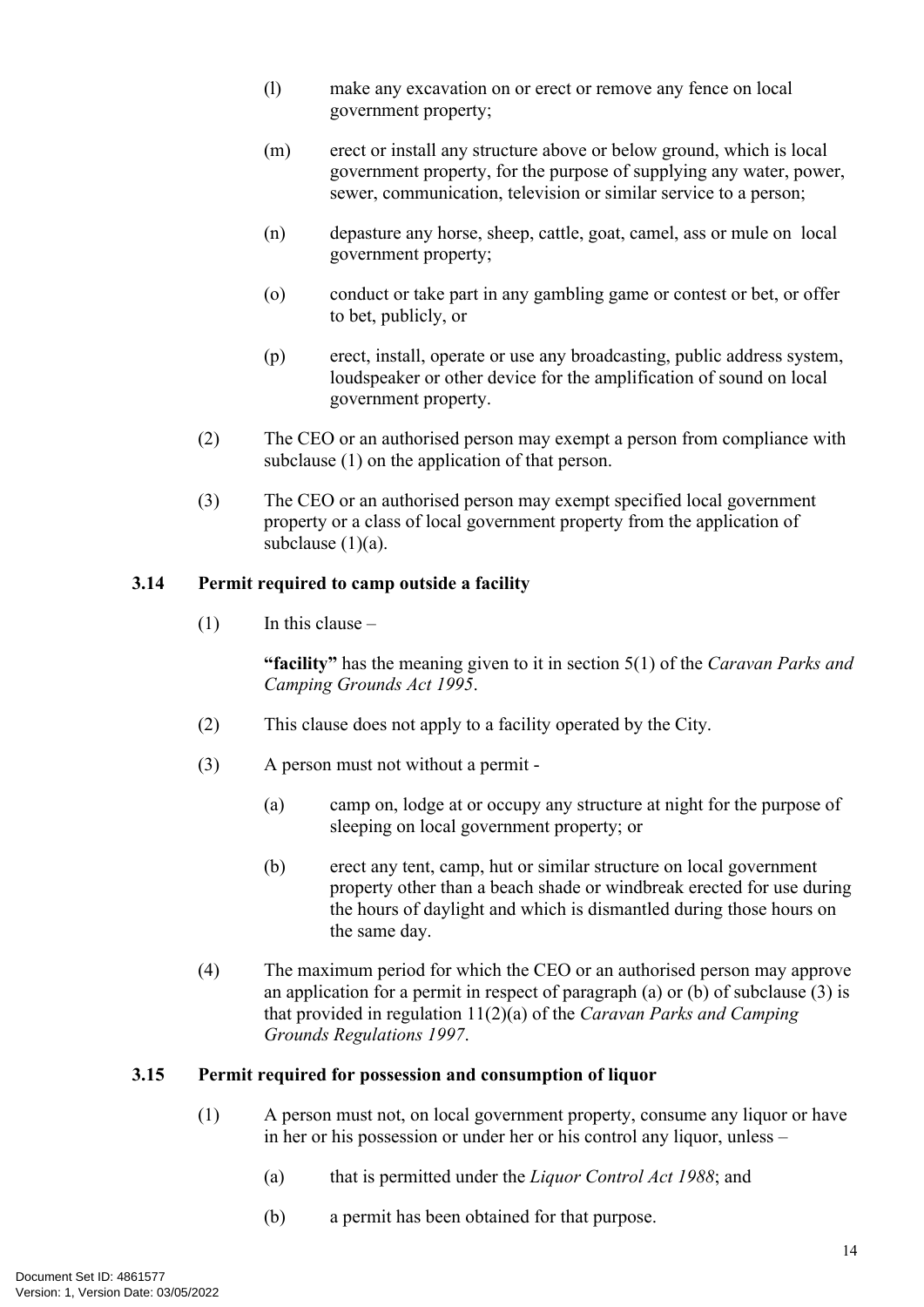(2) Subclause (1) does not apply where the liquor is in a sealed container.

#### *Division 6 - Responsibilities of permit holder*

#### <span id="page-18-0"></span>**3.16 Responsibilities of permit holder**

A holder of a permit must, in respect of local government property to which the permit relates -

- (a) ensure that an authorised person has unobstructed access to the local government property for the purpose of inspecting the property or enforcing any provision of this local law;
- <span id="page-18-4"></span>(b) comply with a direction from the CEO or an authorised person to take the action specified in the direction for the purpose of maintaining public safety;
- (c) leave the local government property in a clean and tidy condition after its use;
- (d) report any damage or defacement of the local government property to the CEO or an authorised person; and
- (e) prevent the consumption of any liquor on the local government property unless the permit allows it and a licence has been obtained under the *Liquor Control Act 1988* for that purpose.

### <span id="page-18-1"></span>**Part 4 - Behaviour on all local government property**

#### *Division 1 - Behaviour on and interference with local government property*

#### <span id="page-18-2"></span>**4.1 Behaviour which interferes with others**

A person must not, in or on any local government property, behave in a way which -

- (a) is likely to interfere with the enjoyment of a person who might use the property or who might otherwise lawfully be on the property; or
- (b) interferes with the enjoyment of a person using, or otherwise lawfully on, the property.

#### <span id="page-18-3"></span>**4.2 Behaviour detrimental to property**

- <span id="page-18-5"></span>(1) A person must not in or on local government property, behave in a way that is or might be detrimental to the property.
- (2) In subclause  $(1)$  –

#### **"detrimental to the property"** includes –

(a) removing any thing from the local government property such as a rock, a plant or a seat provided for the use of any person; and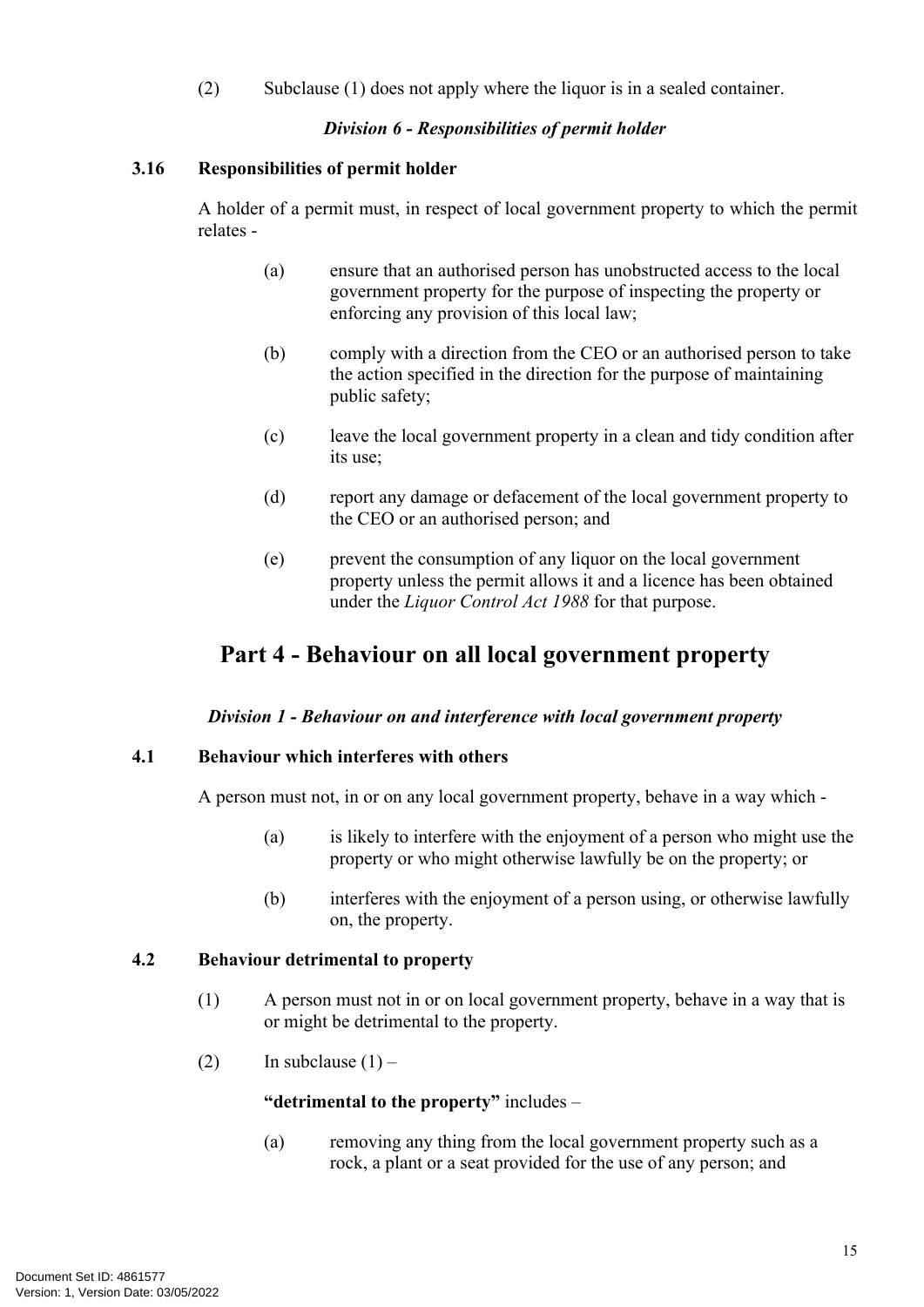(b) destroying, defacing or damaging any thing on the local government property, such as a plant, a seat provided for the use of any person or a building.

#### <span id="page-19-0"></span>**4.3 Fauna**

- (1) A person must not take, injure or kill any fauna that is on or above any local government property, unless that person is authorised to do so under a written law or by the CEO or an authorised person.
- $(2)$  In this clause –

**"animal"** means any living thing that is not a human being or plant; and

**"fauna"** means any animal indigenous to or which periodically migrates to any State or Territory of the Commonwealth or the territorial waters of the Commonwealth and includes in relation to any such animal –

- (a) any class of animal or individual member;
- (b) the eggs or larvae; or
- (c) the carcass, skin, plumage or fur.

#### <span id="page-19-1"></span>**4.4 Flora**

- (1) Unless authorised to do so under a written law or with the written approval of the CEO or an authorised person, a person must not –
	- (a) remove, damage or interfere with any flora that is on or above any local government property; or
	- (b) plant or deposit any flora on local government property.
- $(2)$  In this clause –

**"flora"** means all vascular plants, seeds and other flora, whether living or dead.

#### <span id="page-19-2"></span>**4.5 Intoxicated persons not to enter local government property**

A person must not enter or remain on local government property while under the influence of liquor or a prohibited drug.

#### <span id="page-19-3"></span>**4.6 No prohibited drugs**

A person must not take a prohibited drug on to, or consume or use a prohibited drug on, local government property.

#### <span id="page-19-4"></span>**4.7 Refusal of entry and removal**

- (1) If the CEO or an authorised person considers that a person has behaved in a manner contrary to the provisions of this Part, the CEO or authorised person may –
	- (a) refuse to allow that person to enter local government property; and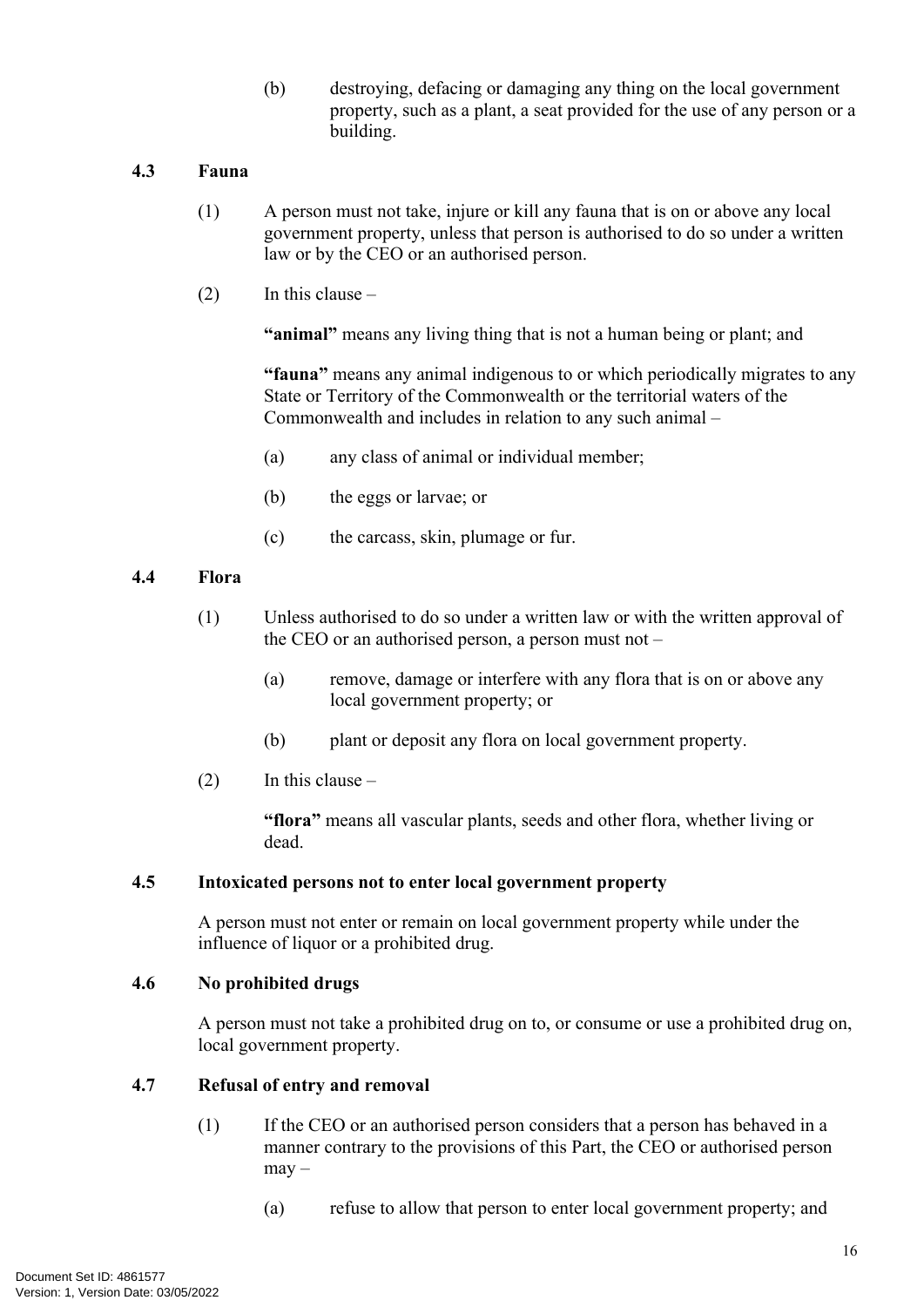- (b) if the person is on local government property, direct the person to leave the local government property.
- (2) A person who has been refused entry or who has been directed to leave under subclause (1) must immediately leave the local government property quickly and peaceably.
- (3) If a person fails to comply with subclause (2), the CEO or an authorised person may remove the person, or arrange for the person to be removed, from the local government property.

#### <span id="page-20-0"></span>**4.8 Animals**

- (1) A person must not—
	- (a) tether any animal to a tree, shrub, tree guard, wall or fence; or
	- (b) permit any animal to enter upon or into any local government property,

unless authorised by a permit.

- (2) The CEO or an authorised person may, by the placement of an approved sign, prohibit dogs from being in a children's playground or in the vicinity of a children's playground.
- (3) This clause does not apply to a guide dog used for the assistance of visually impaired persons and is subject to the provisions of section 8 of the *Dog Act 1976* and section 66J of the *Equal Opportunity Act 1984*.

#### <span id="page-20-1"></span>**4.9 Waste**

- (1) A person must not deposit or discard waste on local government property except—
	- (a) in a place or receptacle set aside by the CEO or an authorised person for that purpose and subject to any conditions that may be specified on the receptacle or a sign, such as a condition in relation to the type of waste that may be deposited; or
	- (b) at the Busselton Waste Facility, Rendezvous Road Busselton and the Dunsborough Waste Facility, Vidler Road Dunsborough, and subject to directions issued from time to time by the CEO or an authorised person for the orderly and proper use of those waste facilities in relation to hours of business, separation of waste into designated receptacles, prohibition of the deposit of certain types of refuse or waste, and conduct of persons or persons in charge of vehicles while on the site.

#### <span id="page-20-2"></span>**4.10 Glass containers**

Unless authorised by a permit or by the CEO or an authorised person, a person must not take a glass container—

(a) within 5m of the edge of a swimming pool on local government property;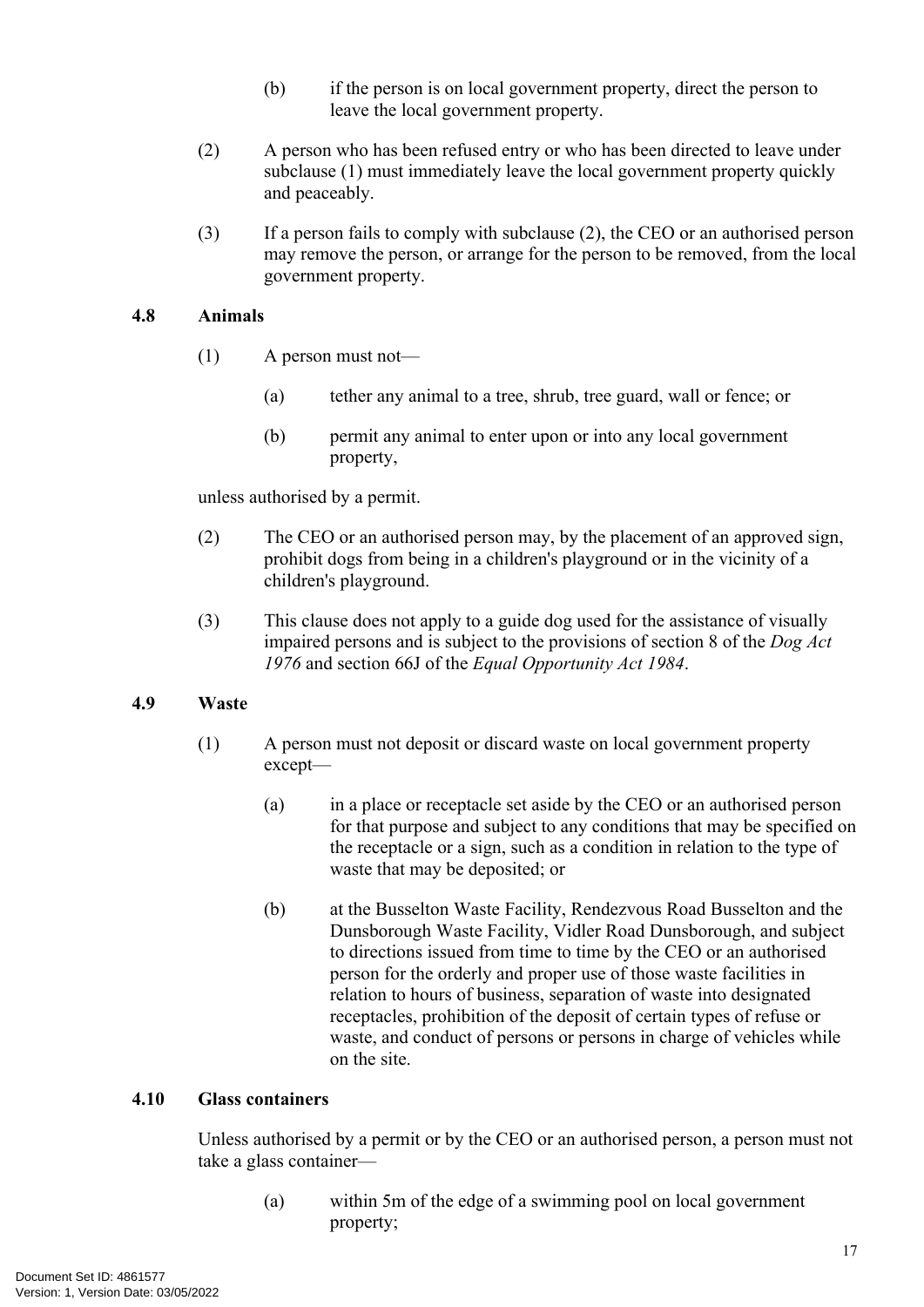- (b) on to a children's playground; or
- (c) within any area of local government property as indicated by a sign.

#### *Division 2 - Signs*

#### <span id="page-21-0"></span>**4.11 Signs**

- (1) The CEO or an authorised person may erect a sign on local government property –
	- (a) specifying any conditions of use which apply to that property; or
	- (b) for any other purpose relevant to this local law, including giving notice of a breach of clause [4.4](#page-19-1) and substituting a sign for flora that has been removed, damaged or interfered with contrary to clause [4.4.](#page-19-1)
- <span id="page-21-3"></span>(2) A person must comply with a sign erected under subclause (1).
- (3) A condition of use specified on a sign erected under subclause (1) is  $-$ 
	- (a) not to be inconsistent with any provision of this local law or any determination; and
	- (b) to be for the purpose of giving notice of the effect of a provision of this local law.

# <span id="page-21-1"></span>**Part 5 - Matters relating to particular local government property**

#### *Division 1 - Swimming pool areas*

#### <span id="page-21-2"></span>**5.1 When entry must be refused**

- (1) A Manager or an authorised person must refuse admission to any person who
	- (a) in her or his opinion is  $-$ 
		- (i) under the age of 12 years and who is unaccompanied by a responsible person over the age of 16 years;
		- (ii) under the age of 12 years and who is accompanied by a responsible person over the age of 16 years where the responsible person is incapable of or not providing, adequate supervision of or care for that person;
		- (iii) suffering from any contagious, infectious or cutaneous disease or complaint, or is in an unclean condition; or
		- (iv) under the influence of liquor or a prohibited drug; or
	- (b) is to be refused admission by the CEO or an authorised person for breaching a clause of this local law.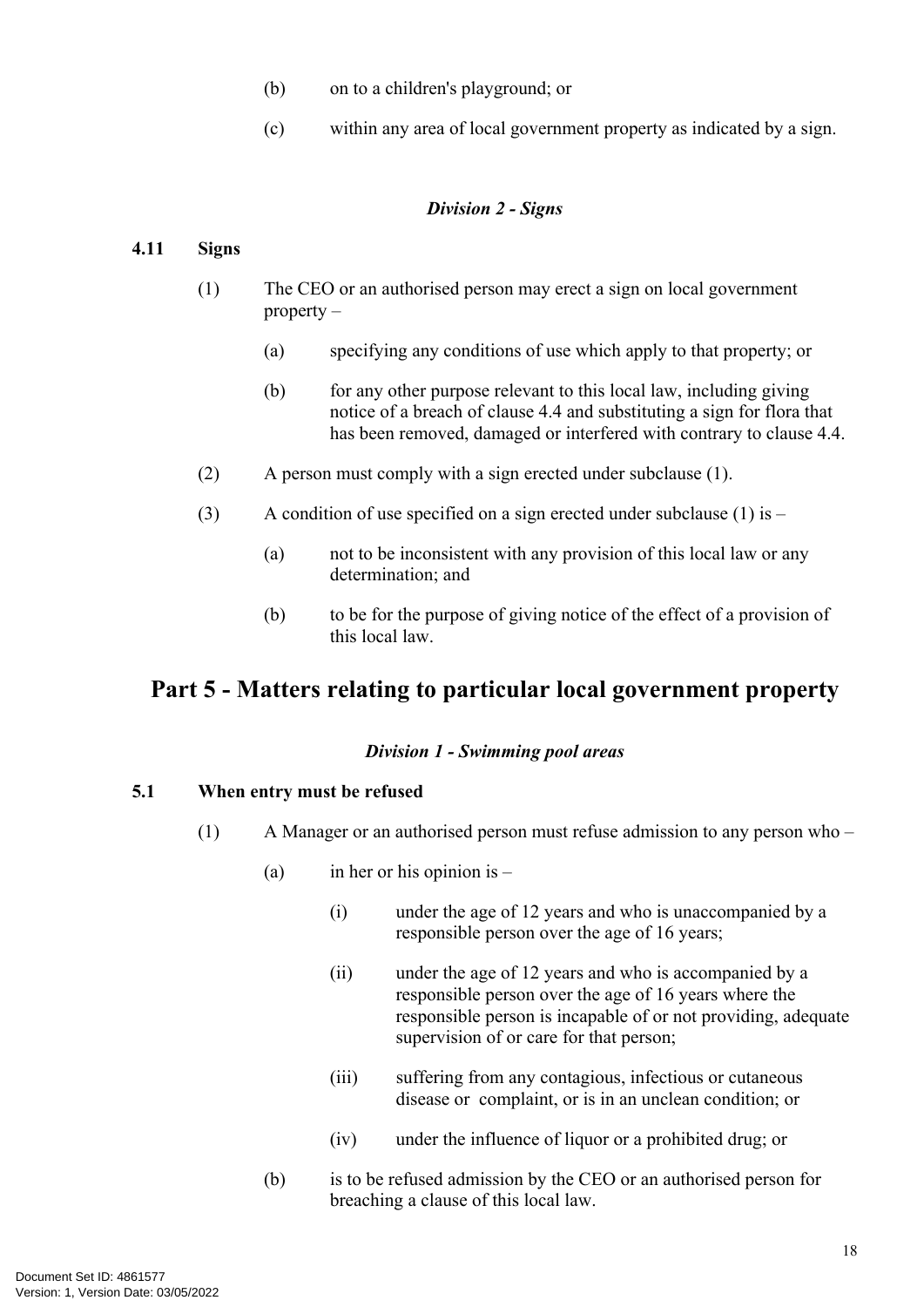- (2) If a person referred to in paragraph (a) or (b) of subclause (1) is in a pool area, a Manager or an authorised person must –
	- (a) direct the person to leave; and
	- (b) if the person refuses or fails to leave, remove the person or arrange for the person to be removed, from the pool area.

#### <span id="page-22-0"></span>**5.2 Consumption of food or drink may be prohibited**

A person must not consume any food or drink in an area where consumption is prohibited by a sign.

#### *Division 2 - Beaches*

#### <span id="page-22-1"></span>**5.3 Powers of authorised persons or surf life saving club members**

- <span id="page-22-3"></span>(1) An authorised person employed by the City may perform all or any of the following functions in relation to a beach –
	- (a) patrol any beach;
	- (b) carry out any activity on any beach;
	- (c) erect signs designating bathing areas and signs regulating, prohibiting or restricting specified activities on the whole or any part of a beach or in or on the water adjacent to the beach and to direct persons on the beach or in or on the water to comply with such signs;
	- (d) temporarily enclose any area with rope, hessian, wire or any other means for the conduct of surf life saving club activities; and
	- (e) direct persons to leave the water adjacent to a beach during dangerous conditions or if a shark is suspected of being in the vicinity of a beach.
- (2) Subject to sub clause (3), the CEO may, where the power to appoint authorised persons has been delegated under section 5.42 of the Act, appoint under section 9.10 of the Act a member or members of a surf life saving club to perform all or any of the functions listed in subclause (1).
- (3) A person appointed by the CEO under subclause (2) must have been recommended by the surf life saving club as competent to perform the functions referred to in that subclause in respect of which they are authorised.
- (4) Under subclause (2), the CEO may appoint members generally, or in relation to particular times, days or months.

#### <span id="page-22-2"></span>**5.4 Authority of City employee to prevail**

If the CEO has authorised a person under clause [5.3\(1\)](#page-22-3) and a member of a surf life saving club under clause **Error! Reference source not found.** in relation to the same beach, where they could perform a function referred to in clause [5.3\(1\)](#page-22-3)  contemporaneously, the authority of an authorised person employed by the City under clause [5.3\(1\)](#page-22-3) is to prevail.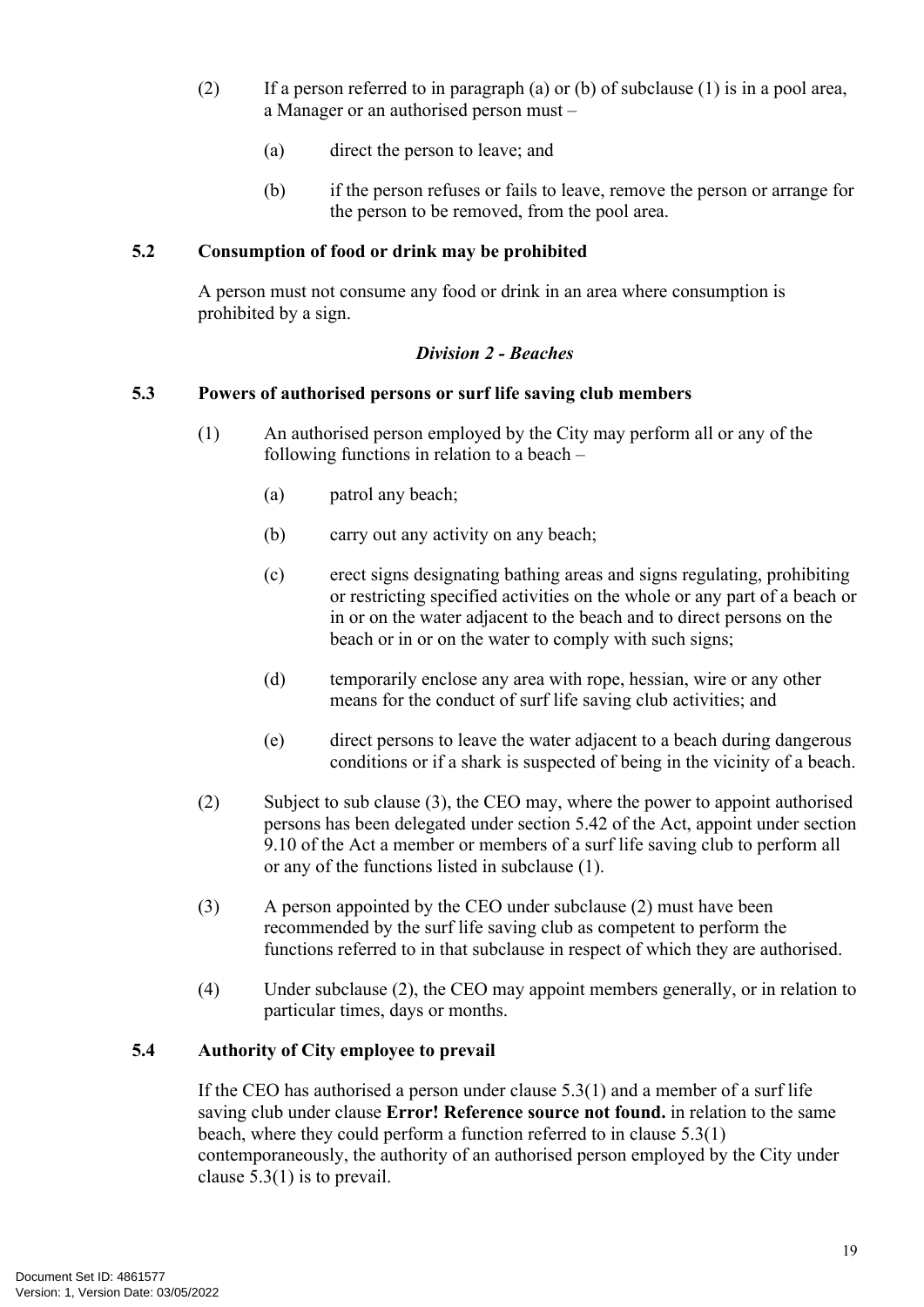#### <span id="page-23-0"></span>**5.5 Persons to comply with signs and directions**

A person must -

- (a) not act in contravention of any sign erected on a beach under clause  $5.3(1)(c)$ ;
- (b) not enter an area which has been temporarily closed with rope, hessian, wire or any other means for the conduct of surf life saving club activities, unless he or she is a member of the club or has obtained from the club permission to enter;
- (c) comply with any direction given under clause  $5.3(1)(c)$  or  $5.3(1)(e)$ ; and
- (d) not interfere with, obscure, obstruct, or hang any item of clothing or towel on a flag, sign, notice or item of life saving equipment.

#### *Division 3 - Fenced or closed property*

#### <span id="page-23-1"></span>**5.6 No entry to fenced or closed local government property**

A person must not enter local government property which has been fenced off or closed to the public by a sign or otherwise, unless that person is authorised to do so by the CEO or an authorised person.

#### *Division 4 - Toilet blocks and change rooms*

#### <span id="page-23-2"></span>**5.7 Only specified gender to use entry of toilet block or change room**

- <span id="page-23-5"></span><span id="page-23-4"></span>(1) Where a sign on a toilet block or change room specifies that a particular entry of the toilet block or change room is to be used by –
	- (a) females, then a person of the male gender must not use that entry of the toilet block or change room;
	- (b) males, then a person of the female gender must not use that entry of the toilet block or change room; or
	- (c) families, then persons who are not immediate members of a family must not use that entry of the toilet block or change room where it is already being used by a different family.
- (2) Clause  $5.7(1)(a)$  and [\(b\)](#page-23-5) does not apply to children under the age of 6 years when accompanied by a parent or guardian.

#### <span id="page-23-3"></span>**5.8 Hire of lockers**

- (1) A person may hire a locker in or near a changeroom for the purpose of safekeeping articles on the conditions that -
	- (a) it is the responsibility of the person hiring the locker to lock the locker once the articles to be stored are placed in the locker and to return the key to the attendant; and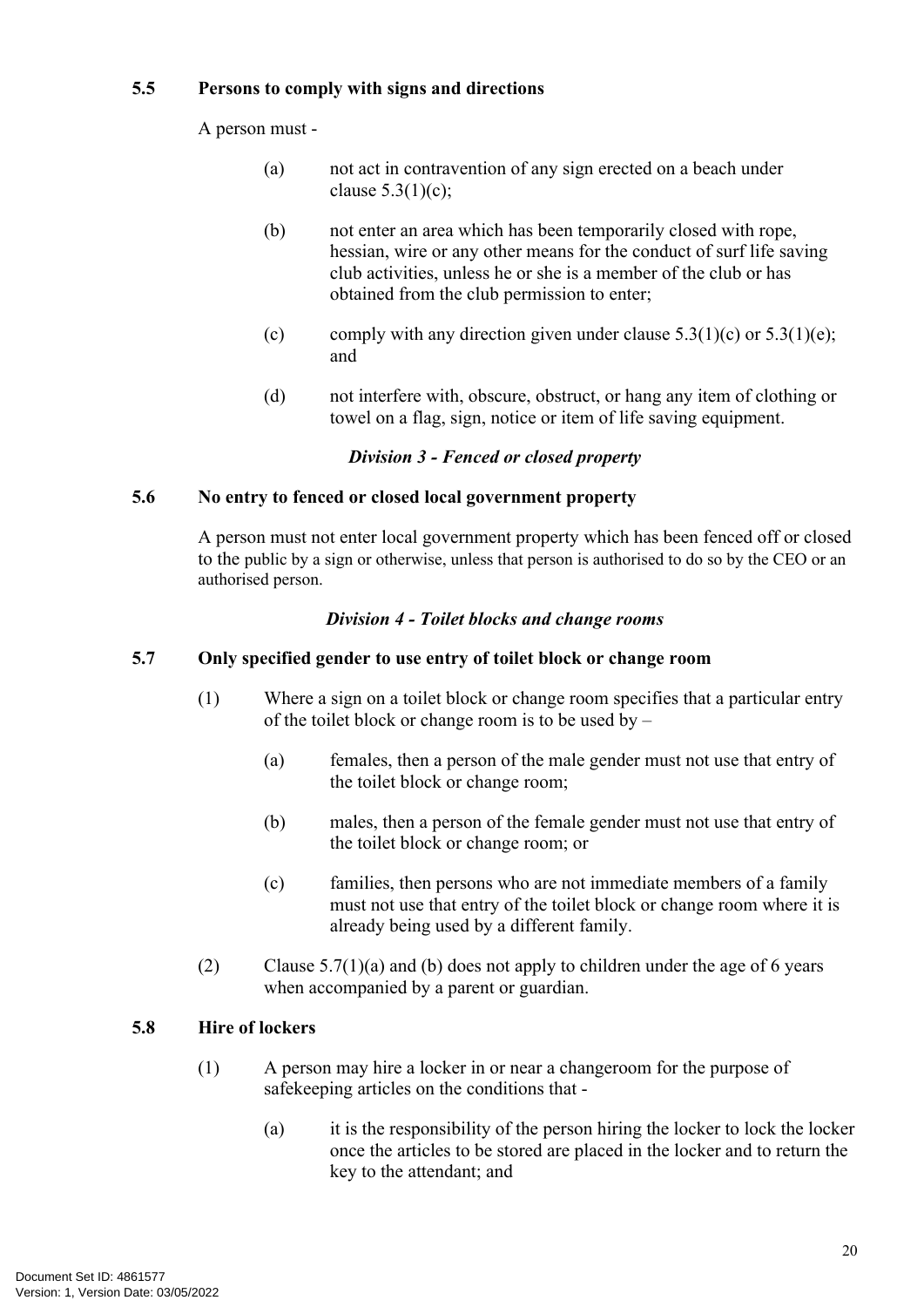- (b) on receiving a receipt given in respect of the hire of the locker, an attendant is to hand to that person the key for the locker described in the receipt in order to remove the articles from the locker.
- (2) A person must not store in any locker a firearm or offensive weapon or any article or substance that has been unlawfully acquired or which is a substance or article within the meaning of 'dangerous goods' under the *Dangerous Goods Safety Act 2004*.
- (3) An attendant or authorised person may open and inspect the contents of a locker at any time, where the attendant or authorised person reasonably suspects that a breach of this local law has occurred.

#### <span id="page-24-0"></span>**5.9 Unclaimed property in locker**

- (1) If an article in a locker is not claimed or collected within 48 hours after the date of hire, the article may be removed by an attendant or authorised person.
- (2) An attendant or authorised person must record in the Unclaimed Property Register, with respect to each article removed from a locker –
	- (a) a description of the article removed;
	- (b) the time and date the article was removed; and
	- (c) the time and date recorded on the original receipt.
- (3) An attendant or authorised person must ensure that an article removed from the locker is stored at the place determined by the CEO or an authorised person.
- (4) An attendant or authorised person may deliver to a person an article recorded in the Unclaimed Property Register on receiving –
	- (a) satisfactory evidence of the person's right to obtain the article;
	- (b) an accurate description of the article being claimed; and
	- (c) payment of any outstanding fees or storage charges.
- (5) A person who receives delivery of an article form the Unclaimed Property Register must, by way of acknowledging receipt of the article, write his or her name and address and sign his or her name in the Unclaimed Property Register.

#### <span id="page-24-1"></span>**5.10 Use of shower or bath facilities**

A person may use a shower or bath facility in changerooms only on conditions that –

- (a) the facilities must be used by the person only for the purpose of cleansing, bathing and washing themselves;
- (b) use of the facilities must be restricted to a maximum period of 15 minutes or such lesser time as required by an attendant; or
- (c) the facilities must not be used for the purpose of laundering or washing any clothing or other articles.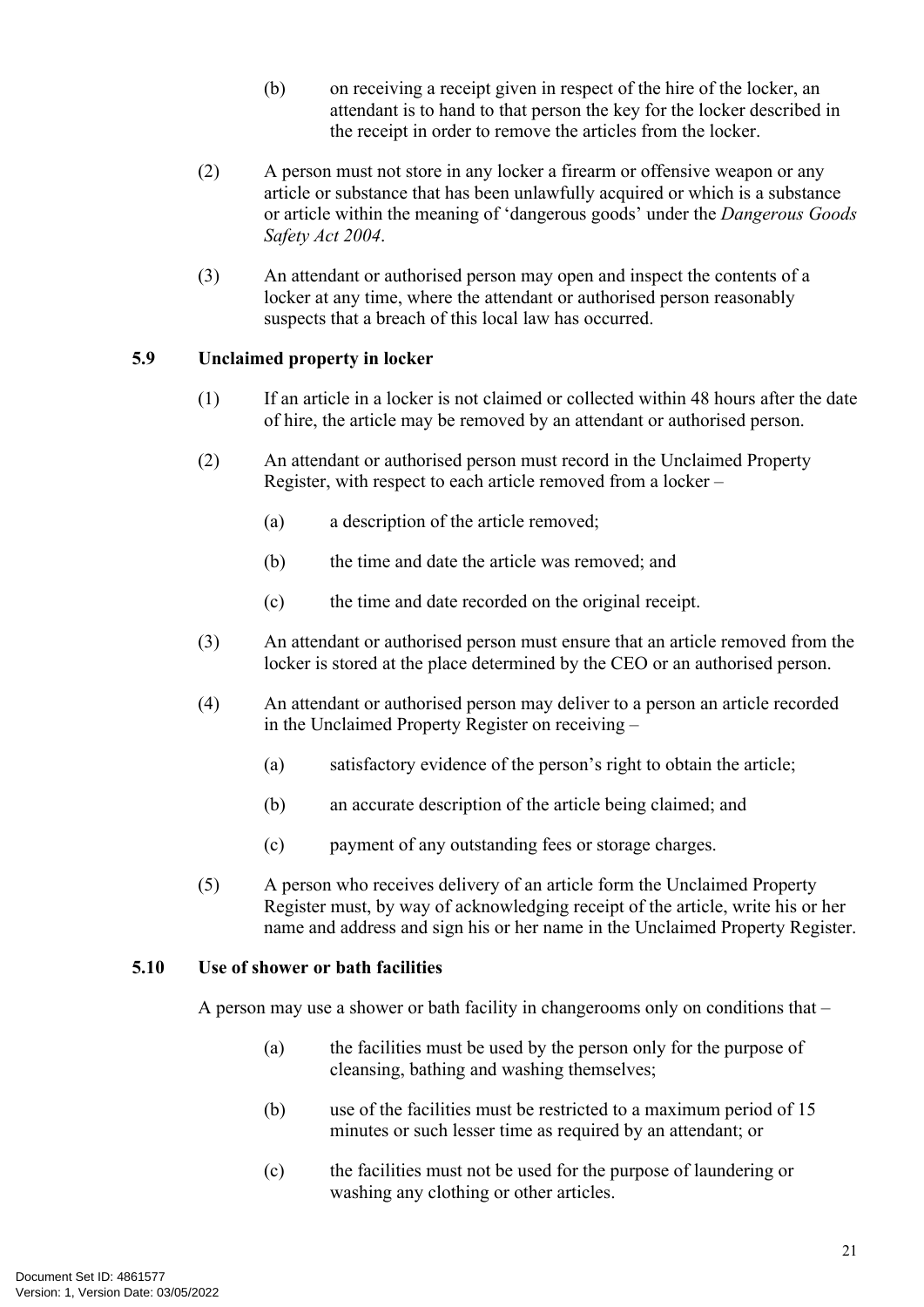# <span id="page-25-0"></span>**Part 6 - Fees for entry on to local government property**

#### <span id="page-25-1"></span>**6.1 No unauthorised entry to function**

- <span id="page-25-9"></span>(1) A person must not enter local government property on such days or during such times as the property may be set aside for a function for which a charge for admission is authorised, except –
	- (a) through the proper entrance for that purpose; and
	- (b) on payment of the fee chargeable for admission at the time.
- (2) The CEO or an authorised person may exempt a person from compliance with subclause  $(1)(b)$ .

### <span id="page-25-2"></span>**Part 7 - Objections and Review**

#### <span id="page-25-3"></span>**7.1 Objection and appeal rights**

Division 1 of Part 9 of the Act applies to a decision under this local law to grant, renew, amend or cancel a permit or consent.

### <span id="page-25-4"></span>**Part 8 - Miscellaneous**

#### <span id="page-25-5"></span>**8.1 CEO and authorised person to be obeyed**

A person on local government property must obey any lawful direction of the CEO or an authorised person and must not in any way obstruct or hinder the CEO or an authorised person in the execution of her or his duties.

#### <span id="page-25-6"></span>**8.2 Persons may be directed to leave local government property**

The CEO or an authorised person may direct a person to leave local government property where she or he reasonably suspects that the person has contravened a provision of any written law.

#### <span id="page-25-7"></span>**8.3 Disposal of lost property**

An article left on any local government property, and not claimed within a period of 3 months, may be disposed of by the CEO or an authorised person in any manner he or she thinks fit.

#### <span id="page-25-8"></span>**8.4 Decency of dress**

Where an authorised person considers that the clothing of any person on local government property is not proper and adequate to prevent indecent exposure, the authorised person may order that person to put on adequate clothing and that person is to comply with the order immediately.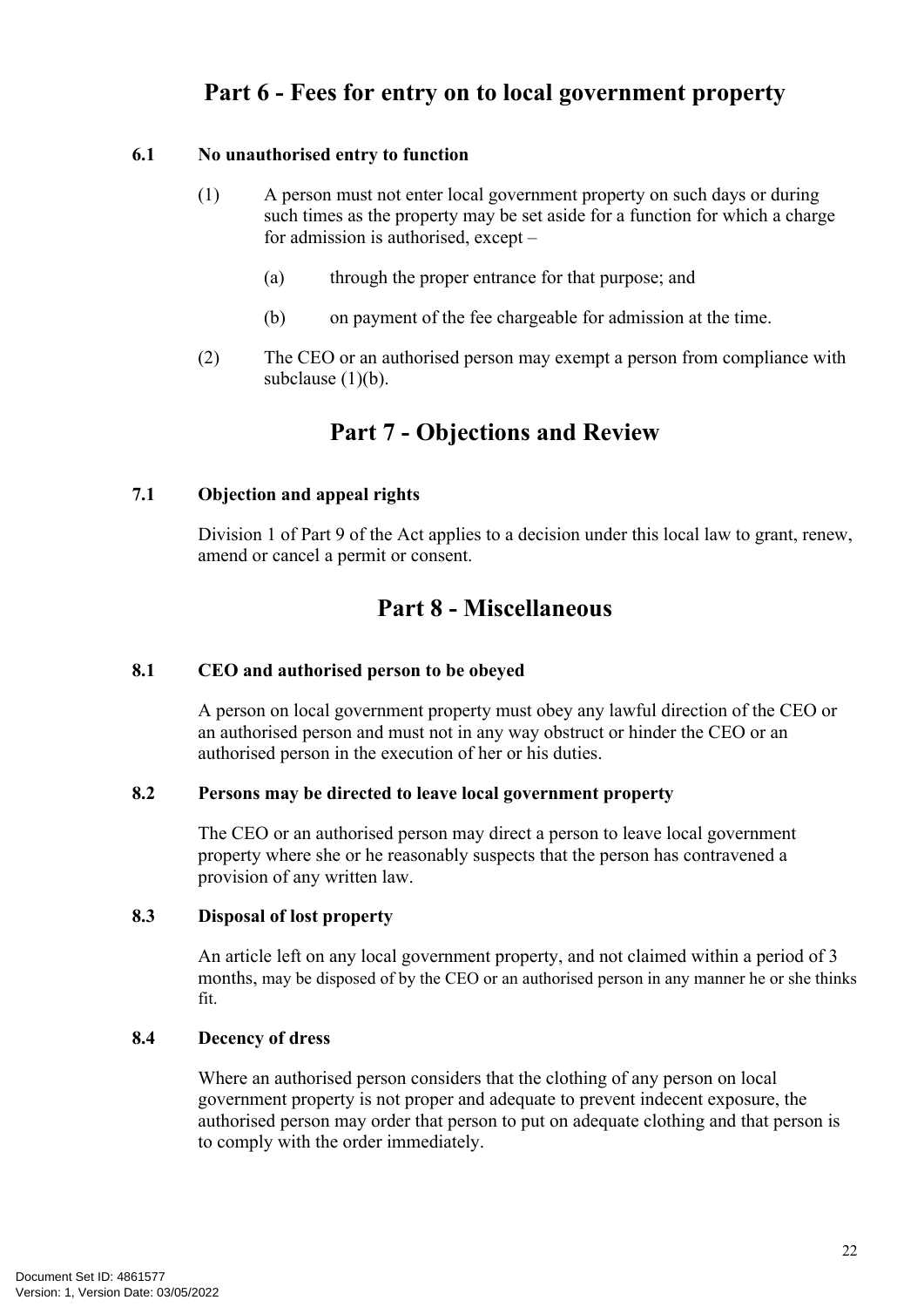#### <span id="page-26-0"></span>**8.5 False or misleading statement**

A person must not make a false or misleading statement in connection with an application for a permit under clause 3.2 under this local law.

# <span id="page-26-1"></span>**Part 9 - Enforcement**

#### *Division 1 - Notices*

#### <span id="page-26-2"></span>**9.1 Definition**

In this Division –

**"costs"** of the City include its administrative costs.

#### <span id="page-26-3"></span>**9.2 Damage to local government property**

If a person unlawfully removes, damages or interferes with local government property, the CEO or an authorised person may, give the person a notice under this Division.

#### <span id="page-26-4"></span>**9.3 Breach of a permit**

If a permit holder breaches a condition of the permit, or fails to comply with a direction under clause [3.16\(b\)](#page-18-4), the CEO or an authorised person may, give the person a notice under this Division.

#### <span id="page-26-5"></span>**9.4 City may undertake requirements of notice**

- (1) If a person fails to comply with a notice referred to in clause 9.2, the City may—
	- (a) do the thing specified in the notice, including replace the property, or reinstate the property to the state it was in before the removal, damage or interference; and
	- (b) recover from the person, as a debt, the costs of doing so.
- (2) If a person fails to comply with a notice referred to in clause 9.3, the City may—
	- (a) take whatever remedial action it considers appropriate to put the City in the position it would have been in if the breach or failure had not occurred; and
	- (b) recover from the person, as a debt, the costs of doing so.

#### <span id="page-26-6"></span>**9.5 Notice requirements**

A notice under this Division must –

- (a) be in writing;
- (b) specify the reason for giving the notice, the work or action that is required to be undertaken and the time within which it is to be undertaken; and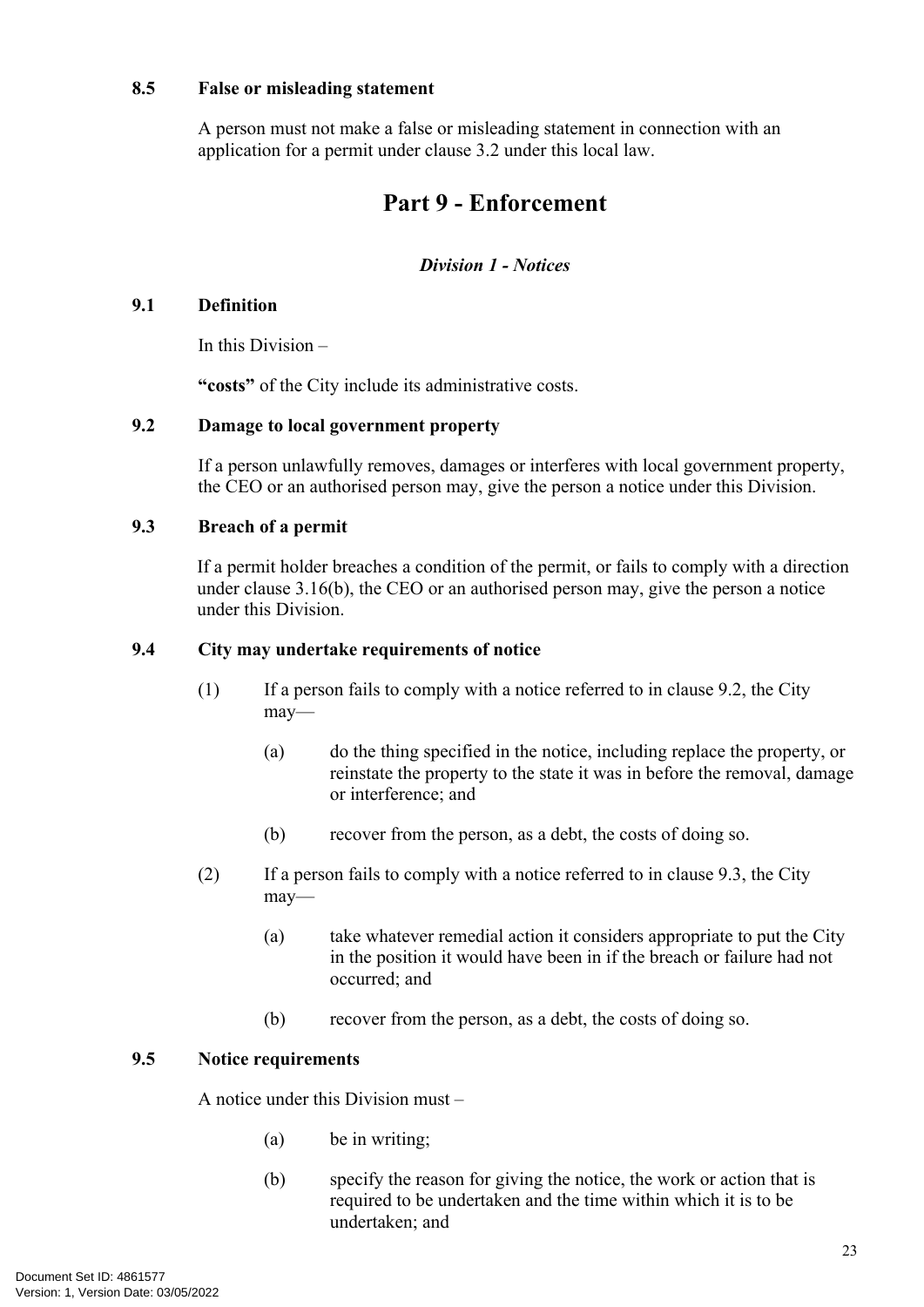(c) be given to the person referred to in clause [9.2](#page-26-3) or [9.3](#page-26-4), as the case may be.

#### <span id="page-27-0"></span>**9.6 Offence to fail to comply with notice**

A person who fails to comply with a notice given to him or her under this local law commits an offence.

#### <span id="page-27-1"></span>**9.7 City may undertake requirements of notice**

If a person fails to comply with a notice given to him or her under this local law, the CEO or an authorised person may do the thing specified in the notice and recover from the person to whom the notice was given, as a debt, the costs of doing so.

#### *Division 2 - Offences and penalties*

#### <span id="page-27-2"></span>**9.8 Offences and general penalty**

- (1) A person who fails to do anything required or directed to be done under this local law, or who does anything which under this local law that person is prohibited from doing, commits an offence.
- (2) Any person who commits an offence under this local law is liable, upon conviction, to a penalty not exceeding \$5,000, and if the offence is of a continuing nature, to an additional penalty not exceeding \$500 for each day or part of a day during which the offence has continued.

#### <span id="page-27-3"></span>**9.9 Prescribed offences**

- (1) An offence against a clause specified in Schedule 1 is a prescribed offence for the purposes of section 9.16(1) of the Act.
- (2) The amount of the modified penalty for a prescribed offence is the amount specified adjacent to the clause in Schedule 1.
- (3) For the purpose of guidance only, before giving an infringement notice to a person in respect of the commission of a prescribed offence, the City should be satisfied that –
	- (a) commission of the prescribed offence is a relatively minor matter; and
	- (b) only straightforward issues of law and fact are involved in determining whether the prescribed offence was committed, and the facts in issue are readily ascertainable.

#### <span id="page-27-4"></span>**9.10 Form of notices**

- (1) For the purposes of this local law
	- (a) where a vehicle is involved in the commission of an offence, the form of the notice referred to in section 9.13 of the Act is that of Form 1 in Schedule 1 of the Regulations;
	- (b) the form of the infringement notice given under section 9.16 of the Act is that of Form 2 in Schedule 1 of the Regulations; and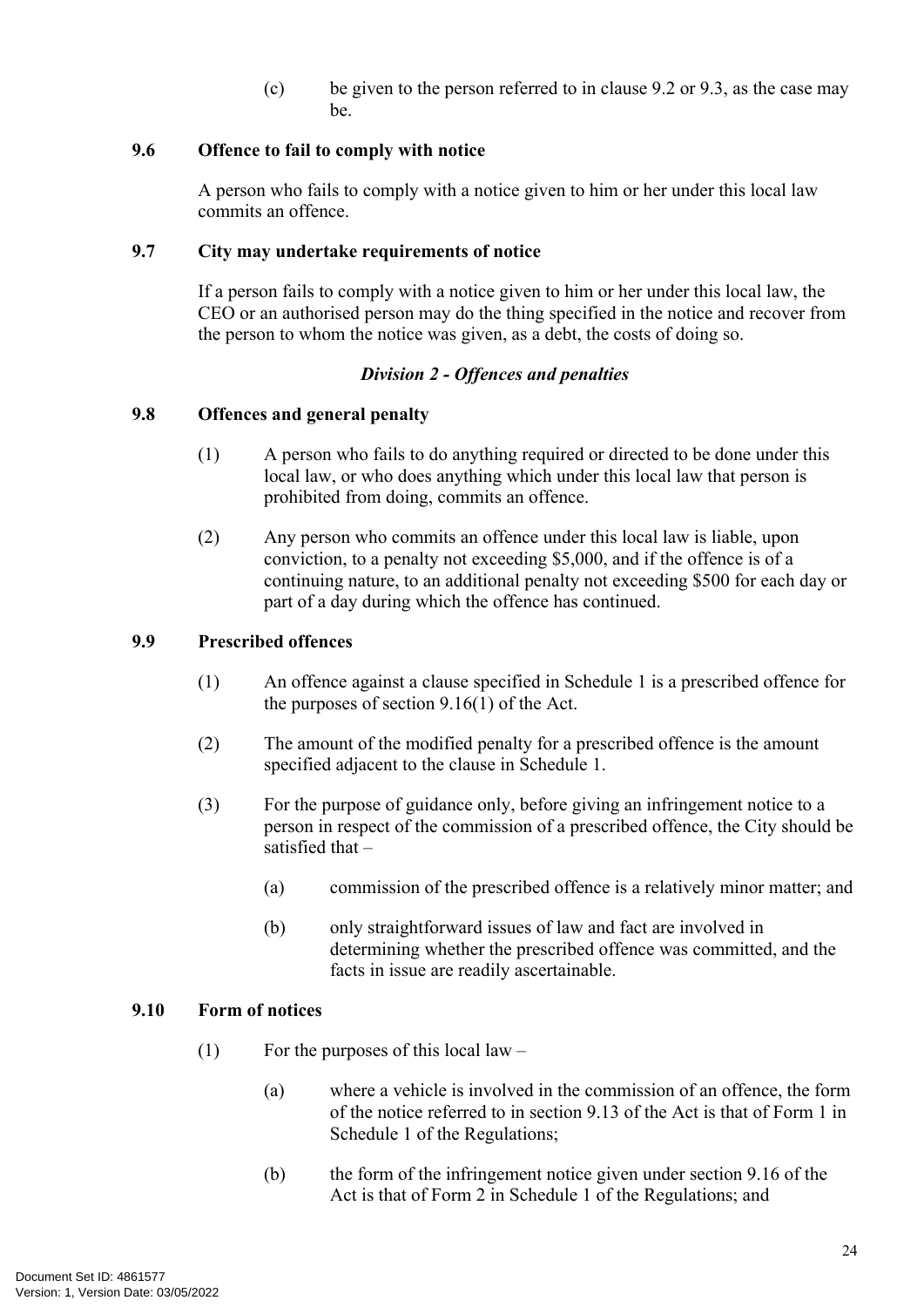- (c) the form of the notice referred to in section 9.20 of the Act is that of Form 3 in Schedule 1 of the Regulations.
- (2) Where an infringement notice is given under section 9.16 of the Act in respect of an alleged offence against clause 2.4, the notice is to contain a description of the alleged offence.

#### <span id="page-28-0"></span>**9.11 Evidence of a determination**

- (1) In any legal proceedings, evidence of a determination may be given by tendering the register referred to in clause 2.5 or a certified copy of an extract from the register.
- (2) It is to be presumed, unless the contrary is proved, that the determination was properly made and that every requirement for it to be made and have effect has been satisfied.
- (3) Subclause (2) does not make valid a determination that has not been properly made.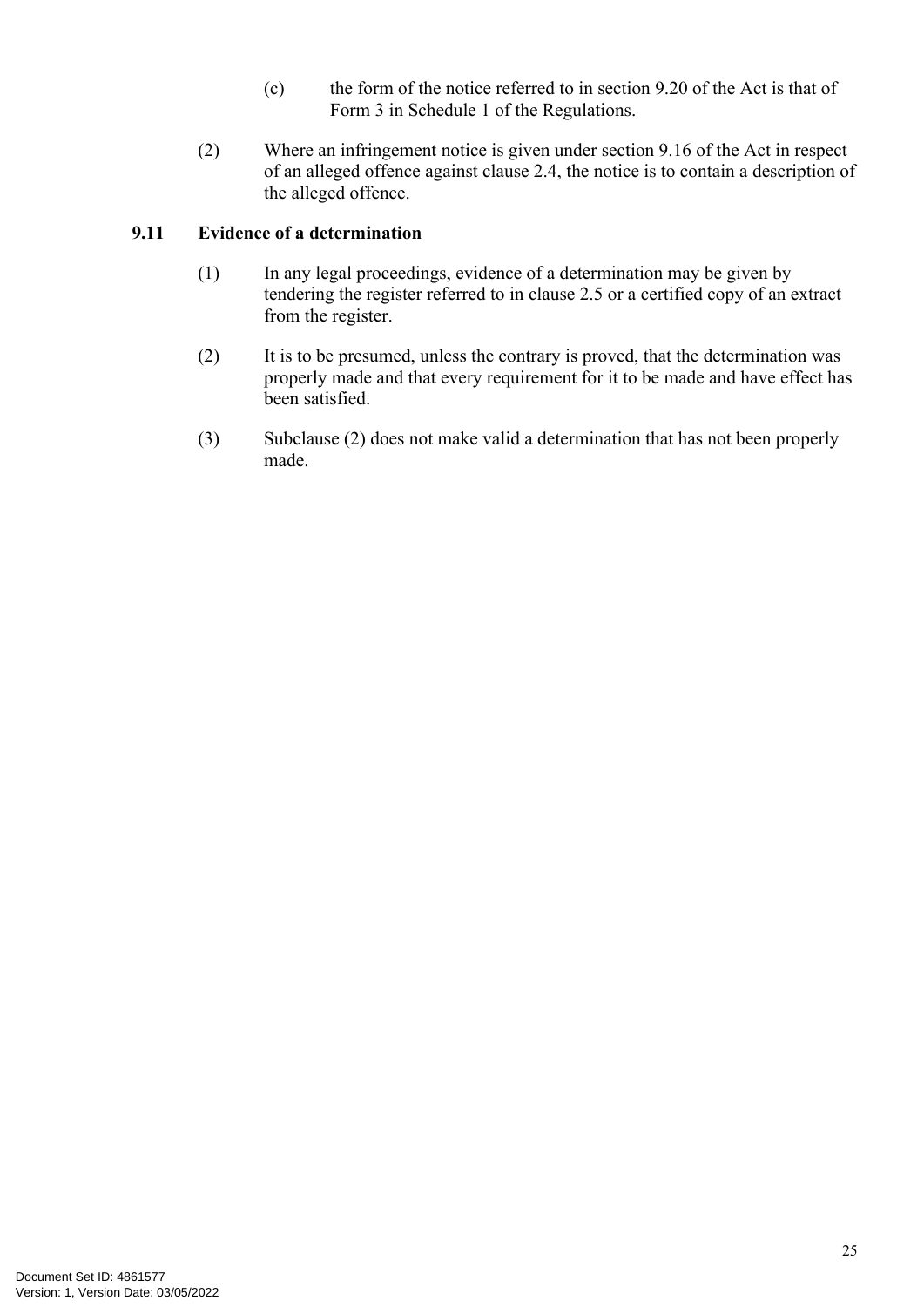# <span id="page-29-0"></span>**Schedule 1 – Prescribed offences**

| <b>CLAUSE</b> | <b>DESCRIPTION</b>                                                                                                                      | <b>MODIFIED</b><br><b>PENALTY</b><br>\$ |
|---------------|-----------------------------------------------------------------------------------------------------------------------------------------|-----------------------------------------|
| 2.4           | Failure to comply with determination                                                                                                    | \$250                                   |
| 3.6           | Failure to comply with conditions of permit                                                                                             | \$250                                   |
| 3.13(1)       | Failure to obtain a permit                                                                                                              | \$250                                   |
| 3.14(3)       | Failure to obtain permit to camp outside a facility                                                                                     | \$250                                   |
| 3.15(1)       | Failure to obtain permit for liquor                                                                                                     | \$250                                   |
| 3.16          | Failure of permit holder to comply with responsibilities                                                                                | \$250                                   |
| 4.2(1)        | Behaviour detrimental to property                                                                                                       | \$250                                   |
| 4.3           | Taking, Injuring, Killing any Fauna                                                                                                     | \$375                                   |
| 4.4           | Removing, damaging, interfering, with any flora or planting or<br>depositing any flora                                                  | \$375                                   |
| 4.5           | Under influence of liquor or prohibited drug                                                                                            | \$250                                   |
| 4.7(2)        | Failure to leave local government property                                                                                              | \$250                                   |
| 4.8(1)        | Tethering animal to tree etcetera or permitting animal to enter<br>local government property                                            | \$250                                   |
| 4.9           | Depositing or discarding waste on local government property                                                                             | \$250                                   |
| 4.10          | Taking a glass container within 5m of pool, to a children's<br>playground or within local government property as indicated by<br>a sign | \$250                                   |
| 4.11(2)       | Failure to comply with sign on local government property                                                                                | \$250                                   |
| 5.2           | Consuming food or drink in prohibited area                                                                                              | \$250                                   |
| 5.5           | Failure to comply with sign or direction on beach                                                                                       | \$250                                   |
| 5.6           | Unauthorised entry to fenced or closed local government<br>property                                                                     | \$250                                   |
| 5.7           | Gender not specified using entry of toilet block or change room                                                                         | \$250                                   |
| 6.1(1)        | Unauthorised entry to function on local government property                                                                             | \$250                                   |
| 8.5           | Making a false or misleading statement                                                                                                  | \$250                                   |
| 9.6           | Failure to comply with notice                                                                                                           | \$250                                   |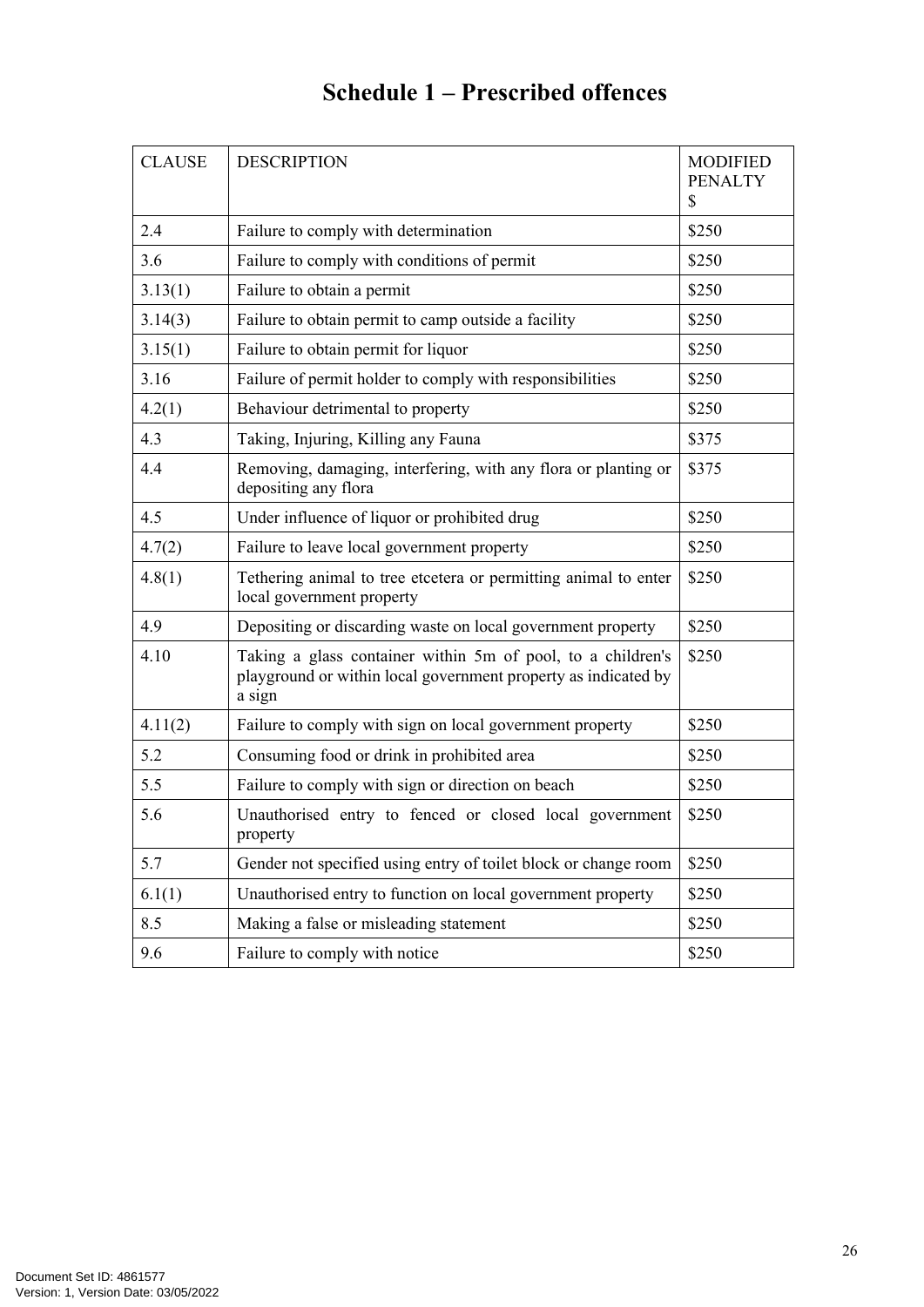# **Schedule 2 - Determinations**

The following determinations are to be taken to have been made by the City under clause [2.1](#page-7-3).

### <span id="page-30-1"></span><span id="page-30-0"></span>**Part 1 - Preliminary**

#### **1.1 Definitions**

In these determinations unless the context otherwise requires –

**"local law"** means the *Local Government Property Local Law* made by the City.

#### **1.2 Interpretation**

Where a term is used but not defined in a determination and that term is defined in this local law then the term is to have the meaning given to it in this local law.

### <span id="page-30-2"></span>**Part 2 - Application**

#### **2.1 Vehicles on local government property**

- (1) Unless under the authority of a permit or determination, a person must not take or cause a vehicle to be taken onto or driven on local government property unless –
	- (a) the local government property is clearly designated as a road, access way or car park;
	- (b) the vehicle is driven by a City employee, authorised person or contractor engaged by the City, who is engaged in providing a service, maintaining or making a delivery in connection with the local government property;
	- (c) the person is driving an emergency vehicle in the course of his or her duties; or
	- (d) the vehicle is a motorised wheelchair.
- (2) A person must not drive a vehicle or allow a vehicle to be driven on local government property at a speed exceeding 10 kilometres per hour, or in such a manner as to cause danger to any person.

#### **2.2 Motorised model aeroplanes, toys or ships**

A person must not use, launch or fly a motorised model aeroplane, toy, ship, glider or rocket that is propelled by mechanical, hydraulic, combustion or pyrotechnic means on or from local government property except where a permit or a determination specifies a particular local government property.

#### **2.3 Children's playgrounds**

(1) The Council may set aside a public reserve or any portion of a public reserve as a children's playground.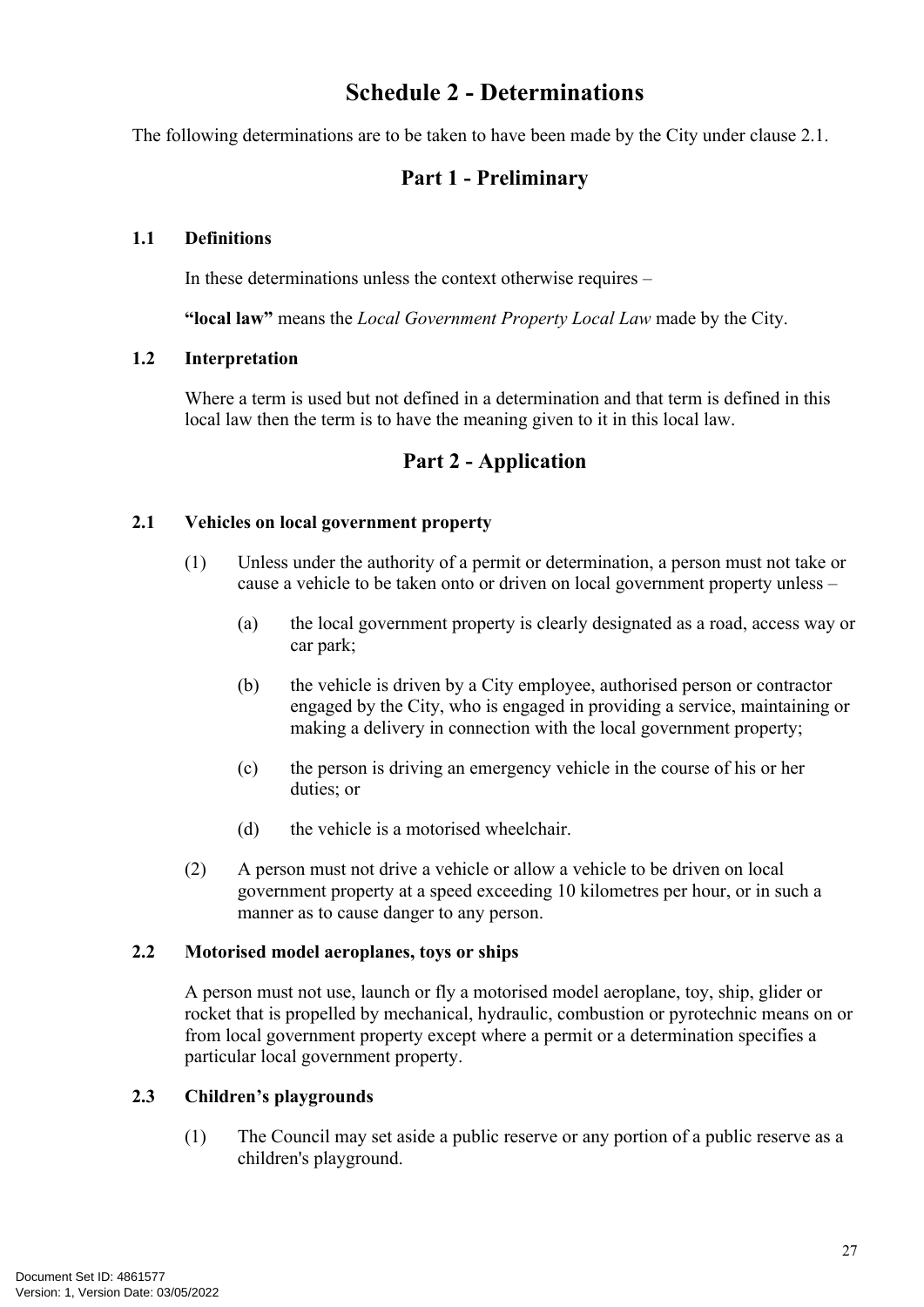- (2) The Council may limit the ages of persons who are permitted to use a children's playground and the CEO or an authorised person may erect a sign under clause [2.3](#page-9-0)  of this local law to that effect on or in the immediate vicinity of the playground.
- (3) A person over the age specified in that sign, other than a person having the charge of a child or children in the playground, must not use a playground or interfere with the use by children of the playground.

#### **2.4 Launching and retrieval of boats**

A person must not take onto, launch from, or retrieve a boat on local government property except where a permit or a determination specifies a particular local government property unless –

- (a) the person is a City employee, authorised person or contractor engaged by the City and who is engaged in providing a service, maintaining or making a delivery in connection with the local government property;
- (b) the person is in charge of a boat engaged in rescue services or dealing with an emergency;
- (c) the local government property is a boat ramp that is delineated by a sign to that effect.

#### **2.5 Activities prohibited on local government property**

- (1) A person is prohibited from playing or practising archery, pistol or rifle shooting on local government property except on land which is reserved by the City for that purpose, or as otherwise provided by determination or permit.
- (2) A person is prohibited from playing or practising golf, on local government property except on the Dunsborough and Districts Country Club, Reserve No. 34894.
- (3) A person must not use or ride a bicycle or wheeled recreational device, skateboard, or sand board on any local government property except on an area specified by a sign erected on the local government property.
- (4) A person must not use or take on to, a spear gun, hand spear, gidgie or similar device on any local government property.

#### **2.6 Fish cleaning**

A person must not shell, gut, scale or clean fish, shellfish or any other animal, or deposit or discard waste from any fish, shellfish or other animal on local government property.

#### **2.7 Waste**

A person must not deposit or discard waste on local government property except –

(a) in a place or receptacle set aside by the CEO or an authorised person for that purpose and subject to any conditions that may be specified on the receptacle or sign in relation to the type of waste that may be deposited or other conditions; or